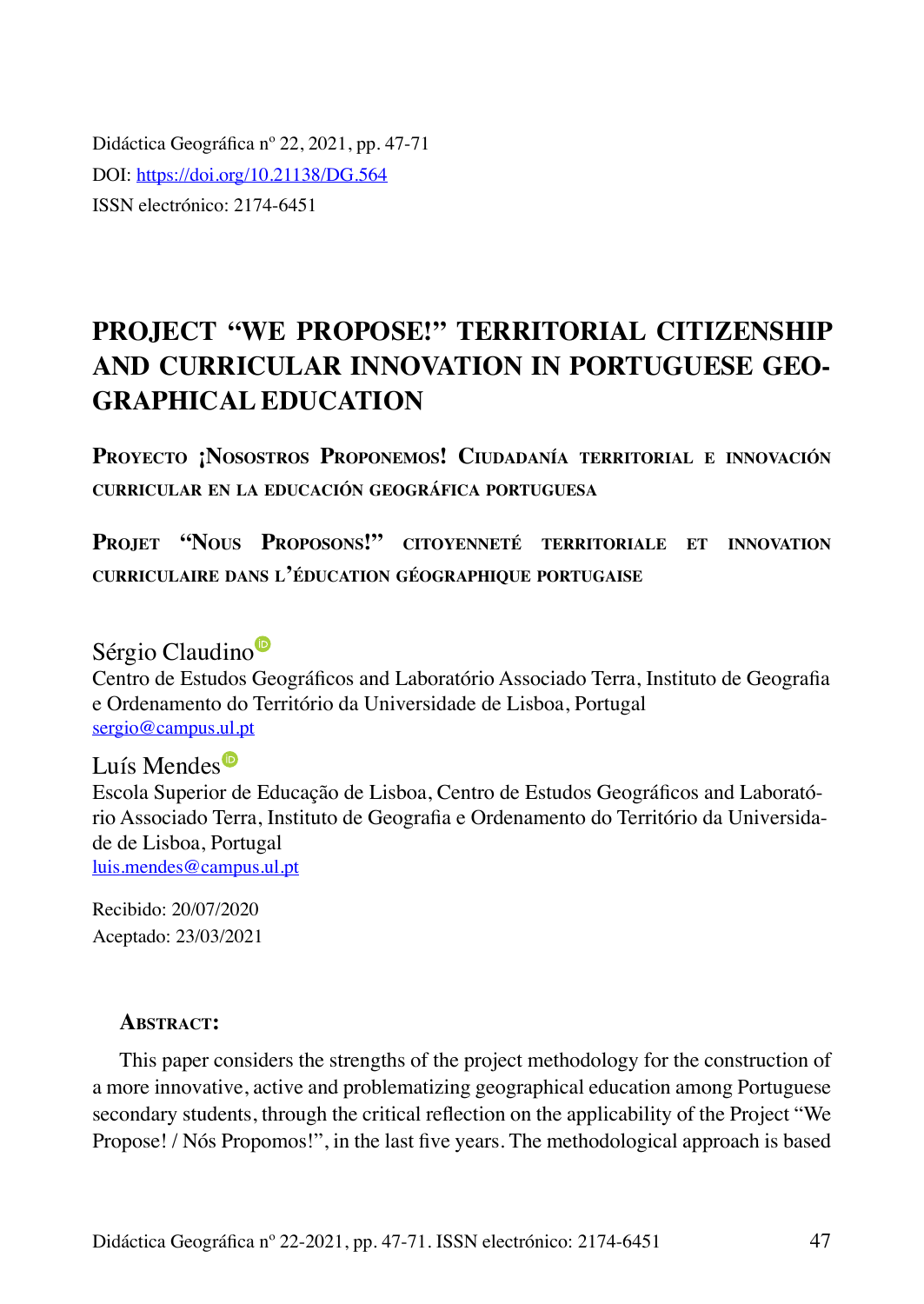on a review of the national and international literature, a simplified content analysis of the last three curricular reforms in Portugal since the beginning of this century, and recourse to the explanation and interpretation of descriptive memories of the project. The scholarly significance of this study resides in the demonstration of how students are placed in contact with real-life geographers from the municipalities and local associations beyond the institutional and economic fabric of their surroundings and learn to value geographic knowledge and how geography can help in solving land use problems.

#### **Keywords:**

Project methodology; geographical education; curricular innovation; territorial citizenship; Portugal.

#### **Resumen:**

Este documento considera los puntos fuertes de la metodología del proyecto para la construcción de una educación geográfica más innovadora, activa y problemática entre los estudiantes de secundaria portugueses, a través de la reflexión crítica sobre la aplicabilidad del Proyecto ¡Nosostros Proponemos! / Nós Propomos!, en los últimos cinco años. El enfoque metodológico se basa en una revisión de la literatura nacional e internacional, un análisis de contenido simplificado de las últimas tres reformas curriculares en Portugal desde el comienzo de este siglo, y el recurso a la explicación e interpretación de memorias descriptivas del proyecto. La importancia académica de este estudio reside en la demostración de cómo los estudiantes se ponen en contacto con geógrafos de la vida real de las municipalidades y asociaciones locales más allá del tejido institucional y económico de su entorno y aprenden a valorar el conocimiento geográfico y cómo la geografía puede ayudar a resolver problemas de uso del suelo.

#### **Palabras clave:**

Metodología del proyecto; educación geográfica; innovación curricular; ciudadanía territorial; Portugal.

#### **Résumé:**

Cet article examine les points forts de la méthodologie du projet pour la construction d'une éducation géographique plus innovante, active et problématique parmi les élèves portugais du secondaire, à travers la réflexion critique sur l'applicabilité du projet "Nous proposons! / Nós Propomos!", au cours des cinq dernières années. L'approche méthodologique est basée sur une revue de la littérature nationale et internationale, une analyse simplifiée du contenu des trois dernières réformes curriculaires au Portugal depuis le début de ce siècle, et le recours à l'explication et l'interprétation des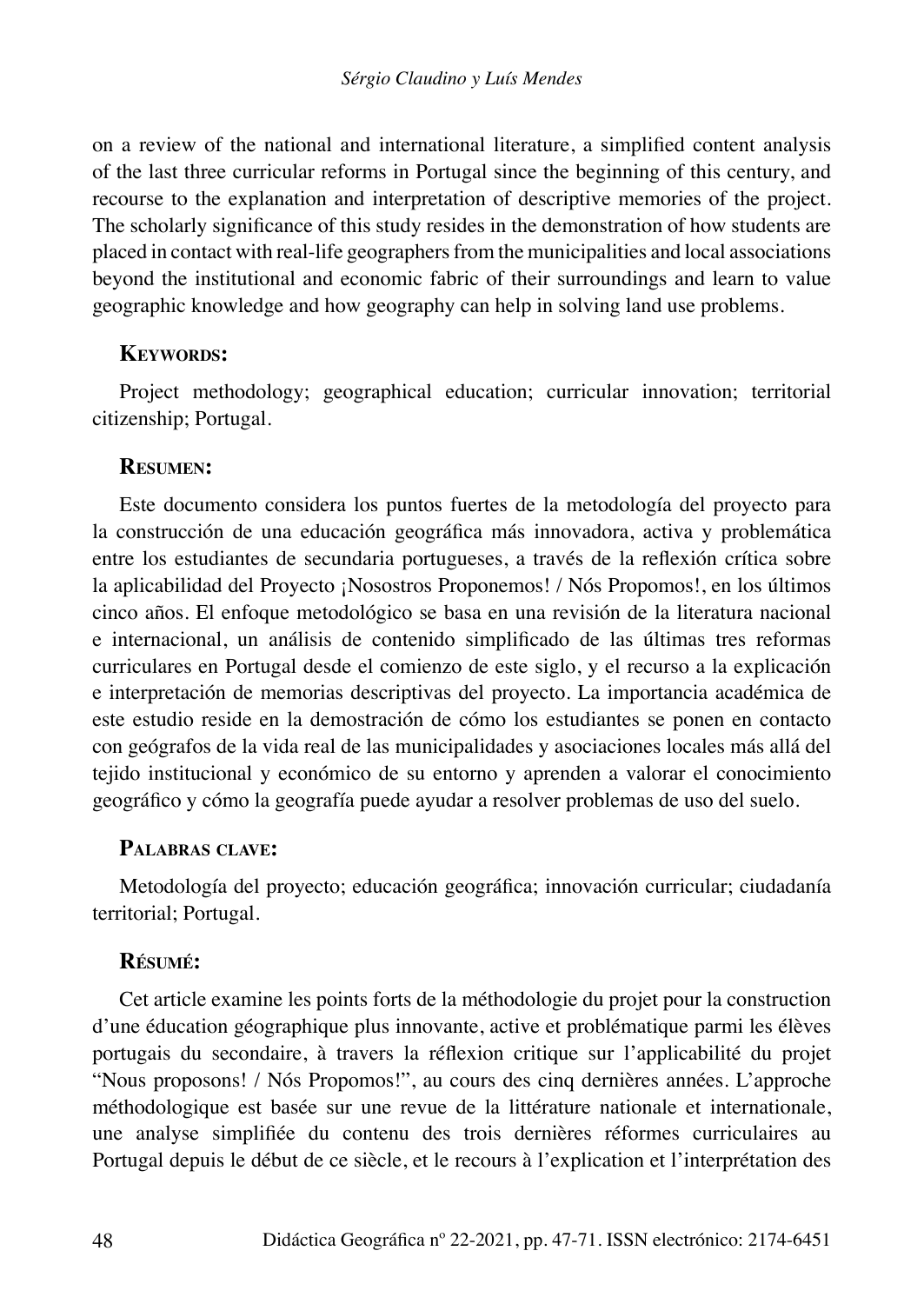mémoires descriptives du projet. L'importance scientifique de cette étude réside dans la démonstration de la façon dont les étudiants sont mis en contact avec des géographes réels des municipalités et des associations locales au-delà du tissu institutionnel et économique de leur environnement et apprennent à valoriser les connaissances géographiques et comment la géographie peut aider à résoudre problèmes d'utilisation des terres.

#### **Mots-clés:**

Méthodologie du projet; éducation géographique; innovation curriculaire; citoyenneté territoriale; Le Portugal.

#### **1. INTRODUCTION**

Since the transition to the 21st century, Portugal has undergone an important curricular reorganization in the field of education, which is clearly based on the challenge of promoting citizenship, through the development in the students of cognitive, procedural and attitudinal skills, commonly understood as "knowledge in action". In the field of geography education are pointed out guidelines of the national curriculum towards territorial citizenship, multiscale reasoning and critical spatial thinking. It is up to the teacher to identify, construct and apply educational experiences that allow – within an active teaching-learning and studentcentered methodology and through a flexible curriculum development process adapted to the school context and the students – the creation of conditions for each one to construct a geographical knowledge that allows it to understand, problematize and act on its daily territory in a more critical and conscious way.

Aiming at the achievement of meaningful learning and the holistic and integral training of students as citizens prepared for the socio-spatial challenges of the 21st century, the "case study" figure officially appears in the Portuguese secondary school of geography curriculum. It is a work of a more practical nature and very directed to an active local citizenship. This "Case Study" is presented as an effective opportunity to introduce knowledge of reality in work in Geography and bring the World into the Geography classroom (Alves et al., 2001, p. 57). The "Case Study" is effective when students critically analyze problems that affect the region where they live, reflecting on possible solutions to the problems detected.

Taking advantage of this opportunity in the Portuguese national curriculum, the Project "We Propose" (PWP) arose more than ten years ago, which seeks to leverage geographic education to develop territorial citizenship in students of various levels of education. Nourished by a strong basist culture, of citizen participation and intervention in the social and natural environment, based on school research methodologies, PWP mobilizes thousands of students in Portugal and other countries and hundreds of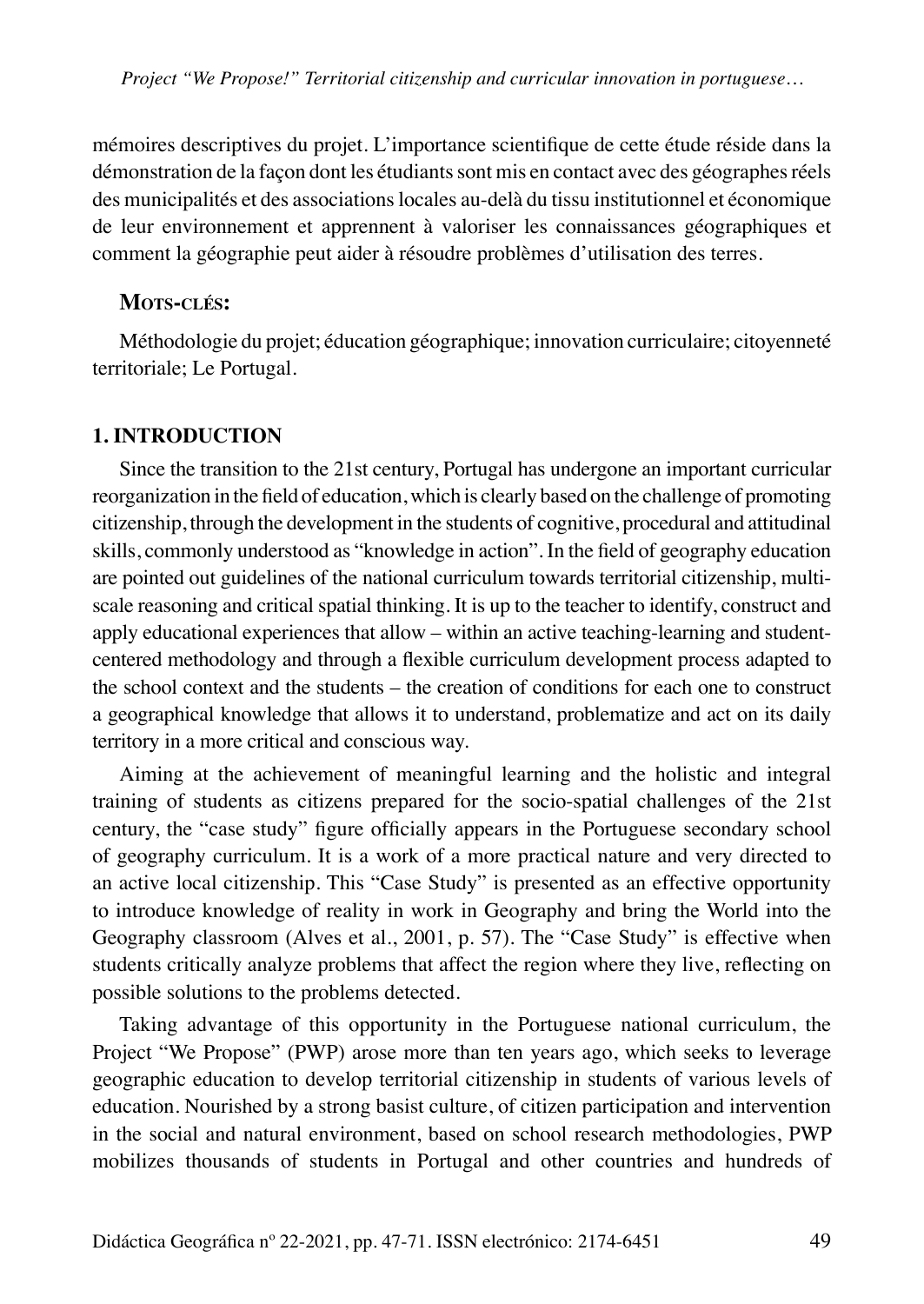schools, in order to place geography service to active citizenship. The purpose of this paper is precisely to argue and reflect to what extent PWP really contributes to territorial citizenship, based on the curricular documents in force: Essential Learnings and Student Profile After Leaving Mandatory Schooling.

In addition to a review of the international literature on geography education and school geography, the methodological line is composed of qualitative methods and techniques (semi-structured interviews to the teachers, testimonies and opinions of students, and critical content analysis of social media and other documents of the PWP, beyond the laws that regulate the evolution of the Portuguese curriculum), crossed with a micro analysis of ethnographic fieldwork of the authors, taking into account the researchaction work developed by them the last five years.

Specifically, we will start with a reflection on the presuppositions and theoretical principles underlying the contribution of geographical education to a territorial citizenship of our students. In a second point we will make a brief analysis of several Portuguese curricular reforms based on their potentialities to generate curricular innovation and facilitate the advancement of project methodology in geographical education with a formative value for citizenship. Finally, this paper considers the strengths of the problem based learning and the school project methodology for the construction of a more innovative, active and problematizing geographical education among Portuguese secondary students, through the critical reflection on the applicability of the Project "We Propose!", in the last ten years, emphasizing the role that real-life geographers and municipal technicians can play in helping students of the project learn with meaningful procedures and content to develop their geographic capabilities for a fuller territorial citizenship. The paper concludes with a summary of main findings.

### **2. GEOGRAPHICAL EDUCATION AND TERRITORIAL CITIZENSHIP: THEORETICAL ASSUMPTIONS**

A geographical education offers more than skills, subject knowledge and generic attributes. It also develops a set of discipline-specific capabilities that contribute to a graduate's future learning and experience, granting them special ways of thinking for lifelong development and for contributing to the welfare of themselves, their community and their world (Lambert, 2011; Solari et al., 2017; Walkington et al., 2018; Demirci et al., 2018). It´s the development of geocapabilities that enable students to think creatively and critically about themselves, their communities, and the world. The concept of geocapability is highly relevant for contemporary debates about the role of geographical education and in preparing students for life, work, and citizenship. These are the principles of the multinational geocapabilities project. Using the idea of "powerful disciplinary knowledge",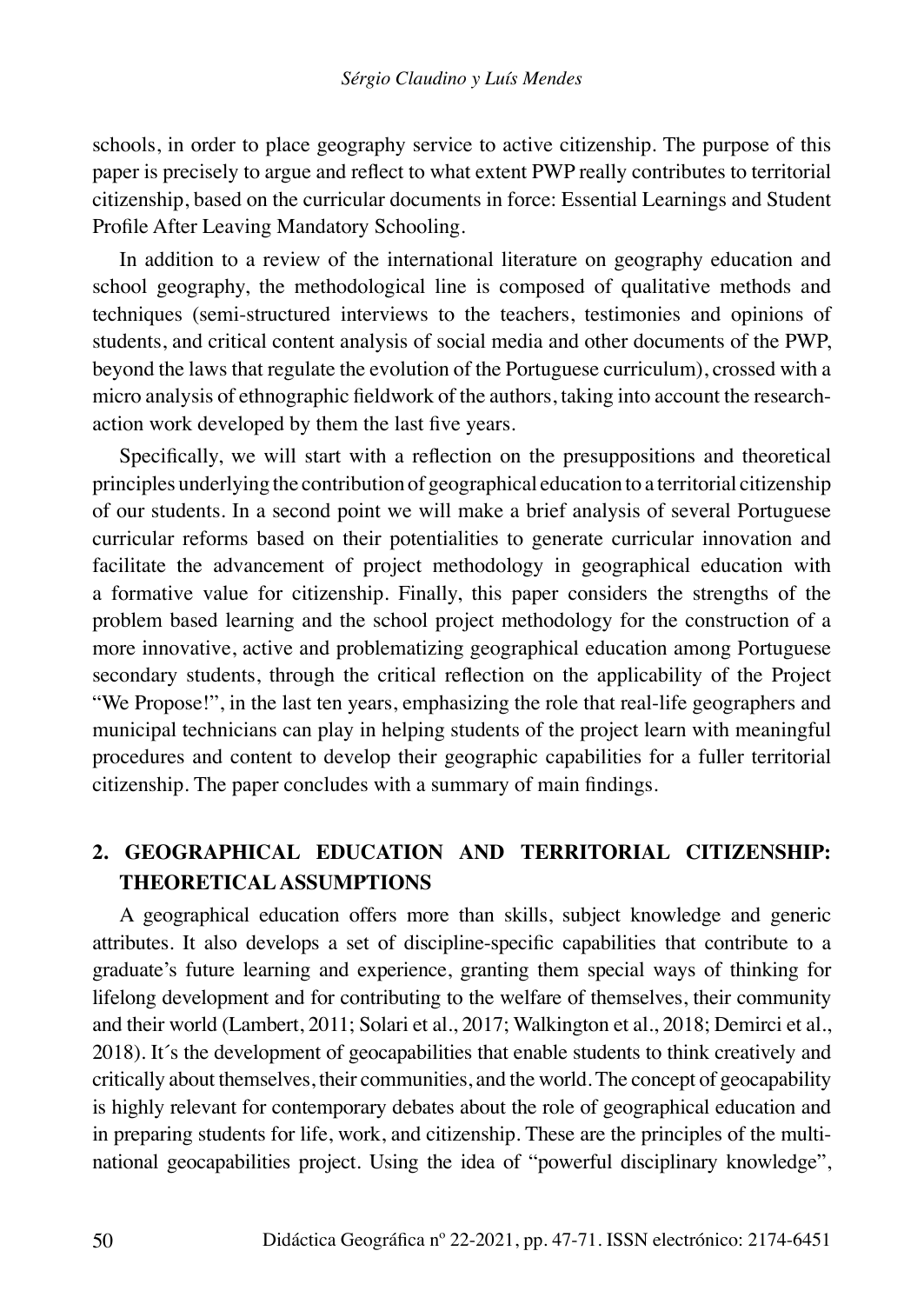the project asks what geography has to offer that helps young people develop the human capabilities they need in order to live a life that they consider valuable (Solem et al., 2013; Lambert et al., 2015; Uhlenwinkel et al., 2017; Brooks et al., 2017).

The social and natural environment is a valuable educational resource, in the sense that it is believed that outside of school we also learn. It is in the everyday experience of the student that he really learns to develop the critical spirit, responsibility, curiosity and originality, being the social and natural environment a source of stimulus for active learning and for the fulfillment of education for territorial citizenship (Hugonie, 1997; Lambert & Balderstone, 2000; Lambert & Machon, 2001; González & Donert, 2014; Claudino, 2014a, 2014b, 2019; IGU-CGE, 2015).

To educate geographically means to develop in students the skills necessary for them to be able to explain and think geographically and not just to describe the territory (Mérenne-Schoumaker, 1985; Brooks et al. 2017), because we´re also investing in the attitudinal aspects of learning (experimental contents with affective components, positioning, affective implication, explicit personal commitment) (Cachinho, 2002, 2012; IGU-CGE, 2015). In this way, we are also ensuring that school geography breaks with the transmissive school and is based on a constructivist paradigm, which presupposes that the student builds his own knowledge, valuing methodologies of school work supported by an active pedagogy (Benejam, 1992, 1996; Mérenne-Schoumaker, 1999, 2015; IGU-CGE, 2015; Cachinho, 2017).

In this context, it is necessary to summon the most useful didactic strategies to advance the critical geographical knowledge related to the main problems and themes of space organization that are also territorial problems and require the mobilization of specific analysis skills of critical spatial thinking. However, this approach stimulates and is corroborating an engagement of thematic anchors of the contents of School Geography in real social and urban problems. We are not only making sure that the student work is polarized into areas of significant interest for themselves but also celebrating the social utility of school geography in order to develop the skills necessary for territorial citizenship. A geography capable of mobilizing the students' previous representations and knowledge, in order to allow reflection on the problems that arise in the urban environment, by the way societies and their respective groups are using their space (Cachinho & Reis, 1991; Hugonie, 1989; Souto González, 2002, 2017; Cachinho, 2002, 2012; IGU-CGE, 2015).

According to Souto González (1998), for this it is necessary that the teacher perceive that the purpose that should regulate his practice lies in seeking to highlight the insufficiencies of the students' previous ideas and attitudes regarding the understanding of the contents/ thematic problems in order to explain them adequately. To the Geography teacher is required not to manipulate students' educational itineraries, but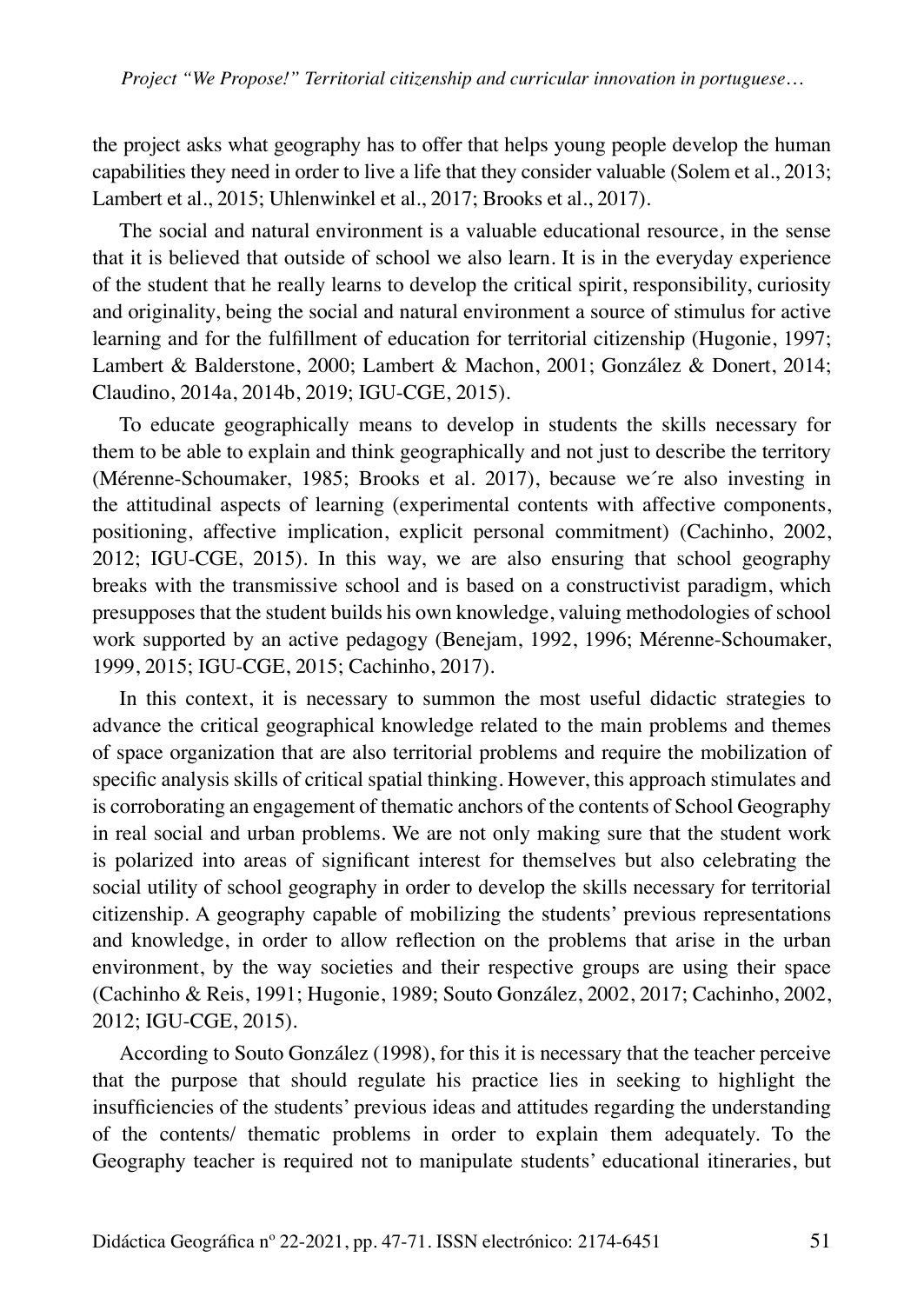rather creating interesting educational conditions and experiences that allow students to participate actively in the process of knowledge construction and to access progressively expressing more complex and integrated levels of cognitive and moral development. The teacher provides and guides the conceptual and attitudinal change of the student, providing learning experiences that reveal the need to modify their conceptions and even values in light of the changes that the community has shown. This can only be achieved by defining thematic contents in the form of problems or links that engage previous knowledge, which can cause cognitive and attitudinal conflicts in the student (My hypothesis of explanation is the correct one? Do I need to deepen my knowledge of this aspect? ...). The lack of resolution should lead to the recognition of the need for correction and reconfiguration of their ideas and previous attitudes. Students' learning can be improved by organizing activities whose contents are potentially significant or by mobilizing materials and didactic resources that can be actively manipulated and worked on by the students themselves – as is the case with the experience we will present below. The establishment of relevant relations between new information and prior knowledge should be promoted in order to achieve a personal representation of knowledge. When one shows them how the clear insufficiency of the prejudices that persist in their scheme of knowledge does not allow to explain and to intervene properly in the space of life.

In order for students to understand the spaces of their everyday life that have become extremely complex, they need to learn to look at both a broader and global context of which they are all part and the elements that characterize and distinguish their local context. We understand that, in order to achieve the objectives of this education, the place of the student should be taken into account, but with a view to enabling the student to construct a more general framework of references that allows him to make more critical analyzes of his daily space of life (Cavalcanti, 2008).

Thus, a management of the geography curriculum centered on the local environment as a didactic laboratory triggers interest in problematic training experiences of the real, that is, in the study of problems, of real and important questions that are posed to societies and spaces due to the consequences of their use of territory (Pinchemel, 1982; Hugonie, 1989). The problems will be all the more real and meaningful the closer they are to the students, the more they affect their daily lives and the society in which they live and enable them to establish relationships with what is happening in the space of the other (Hugonie, 1992, 1997; Demirci et al., 2018). A "problematic geography of the real" implies knowing how to think space and means putting key questions so as not only to know it, but also to discuss it, to think it, to understand it in order to be able to act in it.

And it is in this sense that the figure of "case study" appears in the curriculum of Portuguese secondary education. This methodological proposal has aim to develop skills such as: Interpret, analyze and discuss specific cases that highlight the interrelationships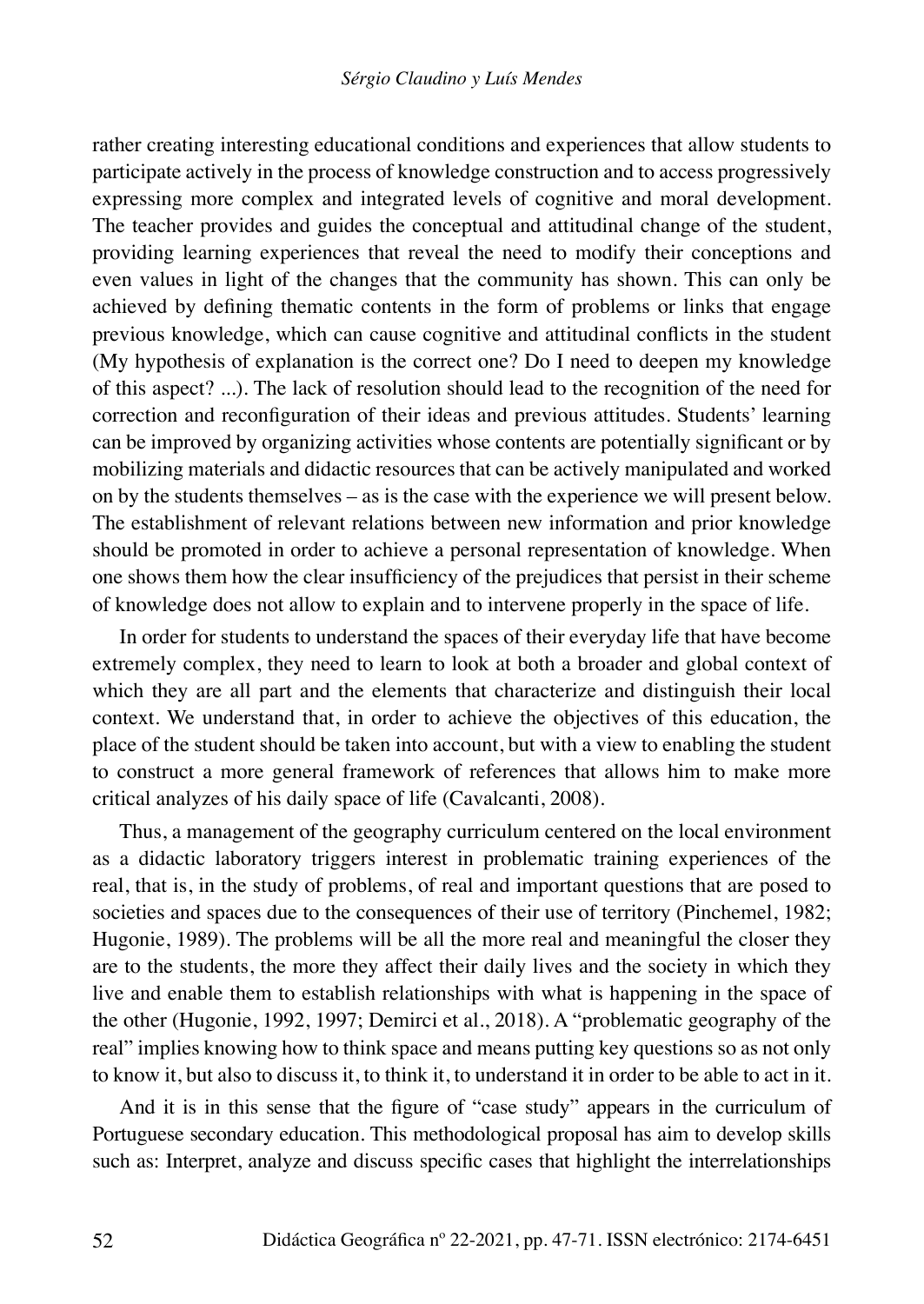between natural and human phenomena; Analyze specific cases of territory management that show the importance of preserving and conserving the natural and cultural heritage; Critically analyze problems that affect the region where you live, reflecting on possible solutions to the problems detected; Use appropriate research techniques and instruments in field work; Select, systematize and interpret statistical data, making the most of the use of graphic and cartographic expression techniques. The Case Study is, therefore, a methodological proposal / teaching strategy, which enables the development of instrumental, interpersonal and systemic skills. In the case of Geography, it is intended that students observe the space / area where they live, to select possible problems, to analyze them critically, to reflect about them and try to find solutions. It is a practical work, which all students must develop during secondary education, and if possible promote citizenship. However, not being subject to evaluation in the national exam, it ends up having an important relative in the learning of the discipline, when it is not even ignored or referred to a subordinate place; that is, to develop if there is time (Alves et al., 2001; Sousa, 2017).

In this sense, Cavalcanti (1998, 2008, 2012) states that the purpose of teaching Geography must be to help form broader and more critical thinking and conceptions about the space category, within a critical-social didactics, in which teaching-learning becomes a process of knowledge by the student, mediated by the teacher and by the content of the subject taught. It is also argued that learning is investigating. It adopts the concept of research to designate the learning process, based on the development of ordinary knowledge and investigative strategies of students. Research emerges as a key concept in the teaching-learning process and in the experience we bring here, when we encourage local consultation by students of works, reports or other documents of interest to the history and geography of their city. The approaches to school research are based on the principle that knowledge is operative, that is, the student constructs his knowledge from his experiences and the concepts he already possesses, from the so-called previous ideas (Souto González, 2016).

In the context of the development of the paradigm of constructivism, the development of the transcalar, reasoning, based on the thinking of Yves Lacoste (2003), it´s definitely very useful for the preparation and formation of "geographically competent citizens" (to adopt the language of the "Curricular Guidelines" of the subject of Geography, for Portuguese basic education – Câmara et al, 2001) for the reading, description and interpretation of spatial problems from a systemic and complex approach. It is also important to prepare citizens in general and young people, in particular, for intercultural dialogue, through a transcultural knowledge of local cultures.

The conceptual assumptions of geographical education and its didactic impelled the creation of a formative offer valuing an active territorial citizenship; we prefer this concept to that of "space citizenship", inspired by David Harvey (1973) and Edward Soja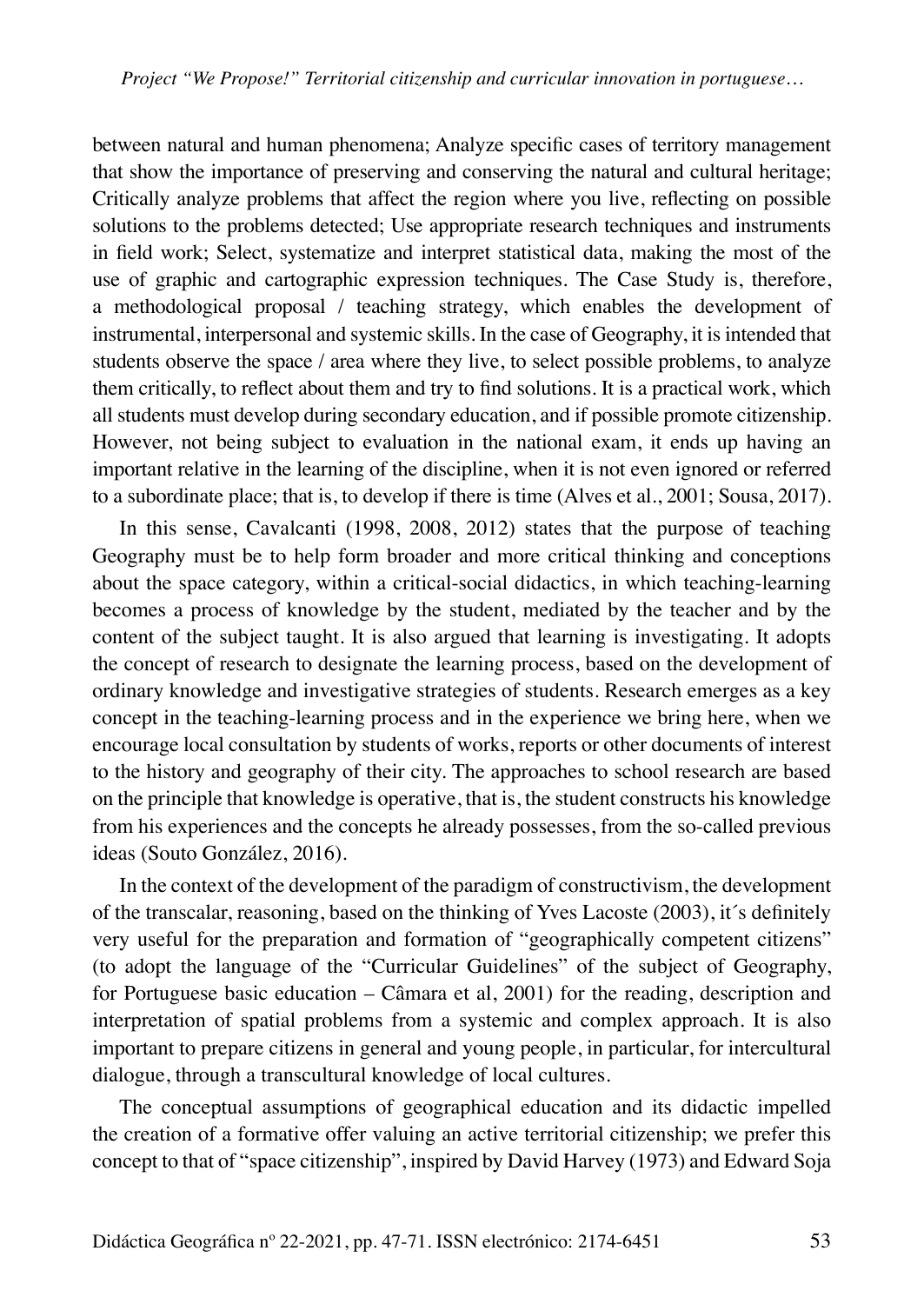(2010) and adopted in the teaching of Geography by González & Donert (2014), because the territory is directly related to the appropriation, transformation and identification of and by the communities (Claudino, 2005, 2019). This territorial citizenship stimulates critical spatial thinking and promotes cognitive and attitudinal skills concomitant with the pluralscalar spirit and local-global dialogue. These benchmarks reinforce the paradigm of the valuation and validation of the learning acquired in diverse cultural contexts, from a perspective of lifelong learning, and guarantee that any learning, in a formal or informal context, can be validated and capitalized, respecting the forming their own education and training path.

# **3. "ESSENTIAL LEARNINGS" AND THE NEW PROFILE OF THE STUDENT IN A CURRICULUM FOR THE 21ST CENTURY: THE POTENTIAL OF A NEW CURRICULAR REFORM IN PORTUGAL**

The Curricular Reorganization of Basic Education arises through Decree Law no. 6 of January 18, 2001, which introduces a concept of curriculum as a set of learnings that students should carry out and competences to be developed by them throughout elementary education, and in accordance with the principles enshrined in the Basic Law of the Educational System. Thus, the concept of curriculum was not identified with a set of disciplines, nor with a syllabus for each cycle or year of schooling, nor the syllabus of each subject was reduced to a list of contents and methods to be taught within each one of them. On the contrary, however, it is defined by a set of competences considered essential and structuring in the scope of the development of the National Curriculum for each one of the cycles of basic education, the profile of terminal competences of this level of education, as well as the types of educational experiences that should be proportionate to the students. It is therefore assumed that the National Curriculum is configured at the central level, which encompasses the major learning objectives of students, the skills to be developed and the type of educational experiences that should be provided to all students, but it is recognized that their achievement implies a flexible process, which requires, at different levels, the interpretation of each school work context. This conception of the curriculum implies that adequate responses are found to the characteristics of schools in different places and regions, but above all, responses to the characteristics of each class and each student (Esteves, 2010; Martins, 2017).

At the beginning of this second decade of the 21st century, the concept of the National Curriculum is changed again with the promulgation of Decree-Law no. 139 of 2012 and, according to the Ministry, this is understood as the set of contents and objectives that duly articulated, form the basis of organization of teaching and evaluation of students' performance. In this legal document it was established that the curriculum is materialized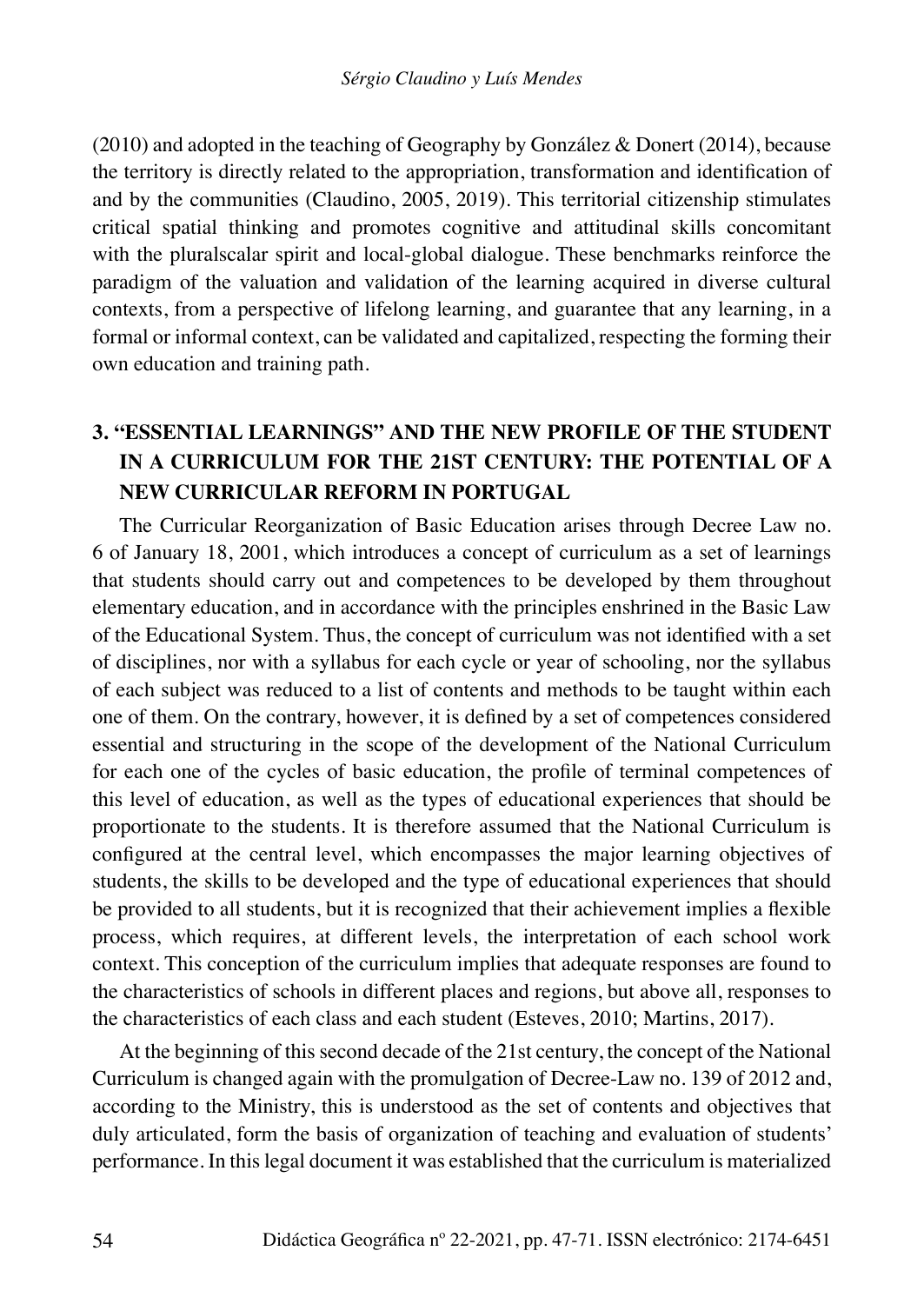in study plans and in the knowledge and skills to be acquired and developed by the students and has as reference the programs of the disciplines and the learning goals to be reached by each year of schooling and cycle of teaching, in a closed and isolated way (Martins, 2017).

The curricular goals are organized in each school year, by domains, subdomains that materialize in general objectives and descriptors in a hierarchical and prescriptive way in the sense in which the teachers, as mere executants, should comply, with very little room for maneuver. We are faced with a political discourse regarding the conception of curriculum different from the previous discourse and the focus is again placed on the cognitive development of the students, having as reference the objectives and formal contents of learning established by the curricular programs.

According to Alexandre et al. (2015), the analysis of these curricular goals reveals a reduced and closed conception of the educational and formative value of geographical education, since it presents: absence of a holistic view of reality, due to the sharp separation between physical / natural and human / social in geography; in adopting a model of curriculum development based on an atomized listing of content and ad hoc objectives; devoid of any kind of conceptual hierarchy adequate to the process of knowledge construction. The process of public discussion and application of the curricular goals was the subject of a strong protest by teachers associations, parents and teachers themselves, because of the difficult feasibility of implementation in the field due to the very high number of goals to be achieved by the students in each year of schooling. The authors argue that not only the entry into force of the curricular goals is an enhancer of the devaluation of the curricular and social status of geography, but also represents an epistemological regression in the way the teaching-learning process is conceived, not being favorable to curricular innovation.

In 2016, half a decade after this process, there is a new discourse on curriculum, which tends to value curricular flexibility again. Once again, competences are now identified as key competences and 10 areas of development: Language and texts, Information and Communication, Thinking and Problem Solving, Critical Thinking and Creative Thinking, Interpersonal Relationship, Well Being and Health, Aesthetic and Artistic Sensitivity, Technical Knowledge and Technologies, and Consciousness and Mastery of the Body. In each of these areas, operational descriptors and practical implications are also identified. As was the case at the beginning of the century with the Curricular Reorganization of Basic Education of 2001, it is specified the understanding of the concept of competence, arguing that they are complex combinations of knowledge, skills and attitudes that mobilize "knowledge in action", being very pertinent to solve daily problems. They are cognitive, metacognitive, social, emotional, physical and practical. They do not exclude each other, but are complementary, and do not correspond to a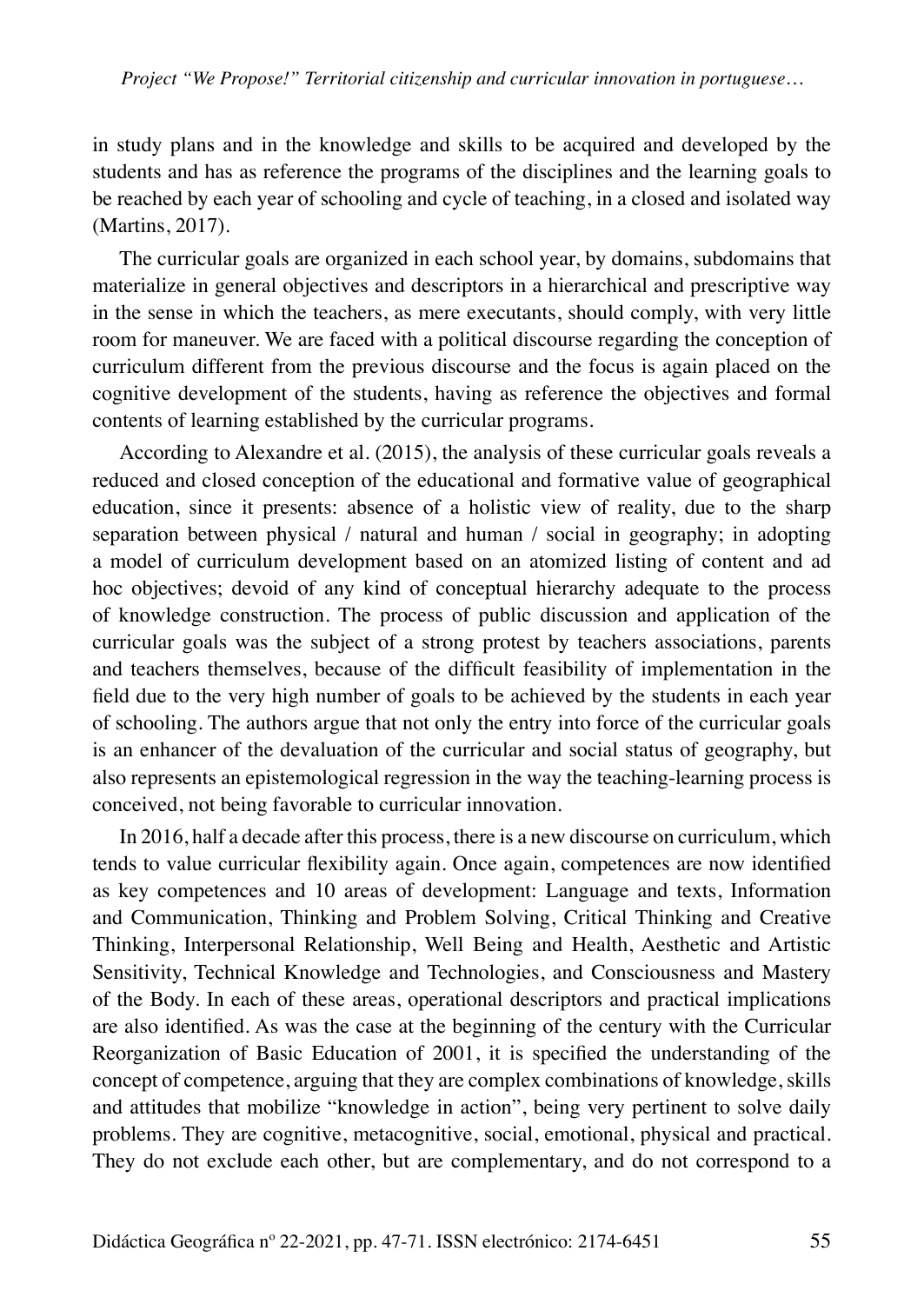specific curricular area and it is believed that each curricular area contributes to them, being necessarily involved multiple skills, theoretical and practical.

In a truly participatory process, involving the associations of teachers, universities and other specialists and political experts, "essential learning" (EL) is defined in curricular guidance documents based on the planning, implementation and evaluation of teaching and learning, leading to the development of the skills in the profile of the student leaving compulsory education, with a link to a curriculum for a 21st century citizenship – the "Profile of the Students at the Exit of Mandatory Schooling", in Portuguese "PASEO – Perfil dos Alunos à Saída da Escolaridade Obrigatória" (DGE, 2017). In a clearly constructive perspective and being unanimously acknowledged that there is a problem of extension of the curricular documents, it was tried to identify, discipline by discipline and year by year, the essential set of contents, capacities and attitudes, with a view to pursuing the following objectives: to consolidate learning in an effective and meaningful way, refocused on what is essential; developing skills that require more time (performing work involving research, analysis, debate and reflection); and to allow effective pedagogical differentiation in the classroom. However, there is no repeal of previous existing documents, nor the consequent adoption of new manuals.

EL are the Common Curriculum Denominator for all students, but do not exhaust what a student should do throughout the school year. It is not the minimums to achieve for a student's approval, they are the common base of reference. They allow the freeing of curricular space so that, in each school, articulated work can be promoted between the EL and the other learning provided in the other curricular documents, with a deepening of themes, diversified interdisciplinary explorations, mobilization of local components of the curriculum, among other domains of curricular autonomy.

# **4. PROJECT "WE PROPOSE!": BRINGING THE WORLD INTO THE GEOGRAPHY CLASSROOM**

The Project "We Propose!" challenges students to identify local problems that are relevant to them, carry out fieldwork on them, and present proposals for community intervention. The development of the Project is not rigid and tries to respect different rhythms of schools, teachers and students. One of the fundamental principles of the "We Propose!" Project is the bet on the development of educational partnerships among various educational actors or with potential educational intervention (Claudino, 2018). The University of Lisbon provides general coordination of the project and talks with all other partners and also assures the training of teachers, from a pedagogical-didactic point of view, as well as in a more specific area of land use planning. Schools are central partners, mobilizing teachers and students and, of course, educational spaces and times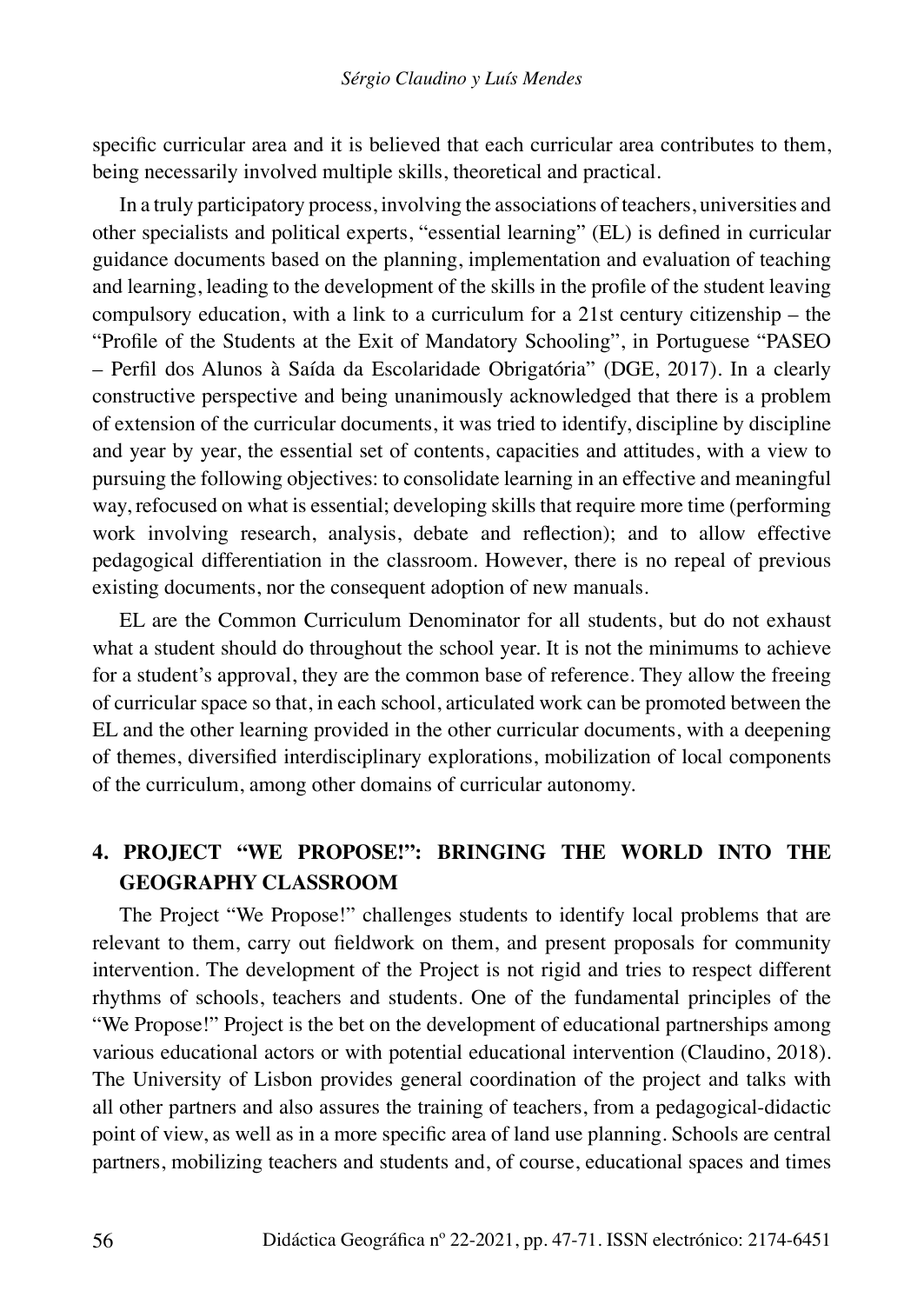for the development of the project. The municipalities identify with the students the major concerns that mark the planning of their territory, present in the Municipal Master Plans, and provide documentary and statistical information to support the development of school projects. They often give direct support to students and their work groups and are very receptive to proposals made by students, some of which have been implemented effectively and/or have been incorporated into the review of the Municipal Master Plans. Students also have contact with geographic information systems companies that support the mapping of information, providing training to teachers and students in order to use their software. The scholarly significance of this study resides in the demonstration of how students are placed in contact with local associations beyond the institutional and economic fabric of their surroundings and learn to value geographic knowledge and how geography can help in solving land use problems.

Consequently, PWP is an opportunity for students to develop the great purposes and geographical skills of EL and PASEO, namely: Promote the appetite for knowing / thinking about the geographical space and the permanent availability for the critical reconstruction of knowledge itself; Develop geographic curiosity as a promoter of education for citizenship and solving everyday problems; Develop a sense of belonging and attitudes of territorial solidarity, in a perspective of social, economic and environmental sustainability; Identify problematic situations related to geographic space and participate, through the search and presentation of grounded solutions, in the resolution of spatial problems;

With this caveat, we identify, then, the different phases that follow the development of the Project We Propose! (PWP) in Portugal (Claudino, 2019), assuming the differences that, of course, we will find in other countries in which it has spread.

First, there's the meeting with the teachers and the school communities that volunteered to work with the project. This meeting is aimed at integrating the teachers and schools that participate for the first time in the PWP, discussing its objectives and general principles of operation. On the other hand, there is a brief review of the Project in the previous year, the rules to be reformulated, translated in the Project Regulation, as well as the calendar of activities for the new school year are discussed. With the expansion of the Project to schools throughout the country, this debate has been increasingly developed using information technologies - but with the loss of an always important personal contact.

An important stage is the one of signing of protocols with local authorities. In the matrix of the Project, is the establishment of partnerships with several actors, as mentioned before. By concretizing this collaboration among actors, collaboration protocols are signed, in a more or less informal environment, either in the municipality or in the school itself. These agreements have a generic discourse on cooperation between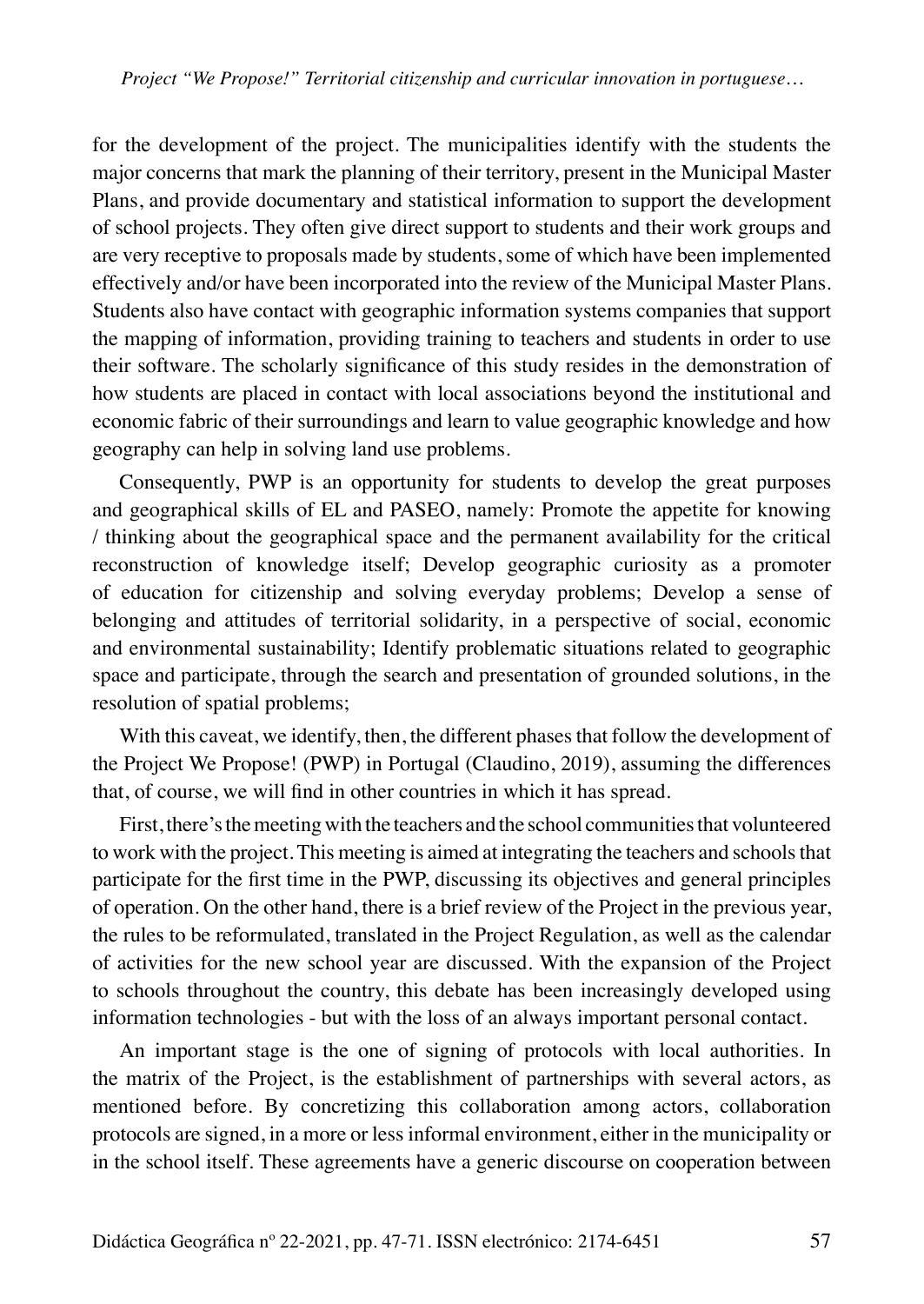the entities involved, but they have a great symbolic relevance, due to the commitment to which those responsible for the institutions are bound.

Thus, not only does the student recognize the need to establish territorial partnerships and / or the appearance of new territorial agents, he will also develop a case study, reporting concrete examples of actions that allow the resolution of environmental and sustainability problems - in the community, close to the student, revealing the capacity for argumentation and critical thinking. It will also develop the importance of listening or incarnating the role of representing a certain interest group, knowing how to argue and discuss with other representatives of other groups, highlighting the territorial interests of each one of them, as well as theirs and identifying and discussing the benefits and costs inherent to each one. In conclusion, these skills will result - in the spirit of EL and PASEO - so that the student recognizes that the same territory can be the target of several types of intervention that concern different and, very often, contradictory objectives.

The third stage is the identification of local problems by students. This identification is done through dialogue in the classroom. On the other hand, the teachers conduct itineraries with the students in the school area, so that they look more closely at local problems. Another way of raising awareness of local problems, not least, is to respond to an inquiry, built up from pre-surveys answered by pupils from various participating schools. This survey has multiple objectives: i) to lead the student to identify their main living spaces; ii) reflect on their participation in associations and other community entities; iii) identify their representations about the responsibility of the various actors in solving local problems and, of course, their own responsibilities; iv) to identify, also, the local problems that the own identifies; and v), finally, its expectations on the PWP. There is clearly here a whole discussion proposal, brought to the class group, about the citizen contribution and the local problems to be developed in the schools (Claudino, 2017).

In the students' responses, shopping centers or cafes appear as privileged spaces; drug use, lack of safety or pollution are among the most focused problems; and the mayors are the actors most responsible for solving local problems. As the Project progresses, more often students affirm their individual responsibility for solving them - which will result from the increasing awareness that the Project has promoted among participating students and teachers over the years. In the expectations regarding the project, the answers tend to value the accomplishment of study visits.

Among the problems most commonly identified by the students are the rehabilitation of abandoned buildings in the inner city, generally suggesting the reception of social or hotel services; the occupation of abandoned land / urban voids in the inner city, often as a leisure and sports space; the creation of tourist itineraries, valuing the heritage of urban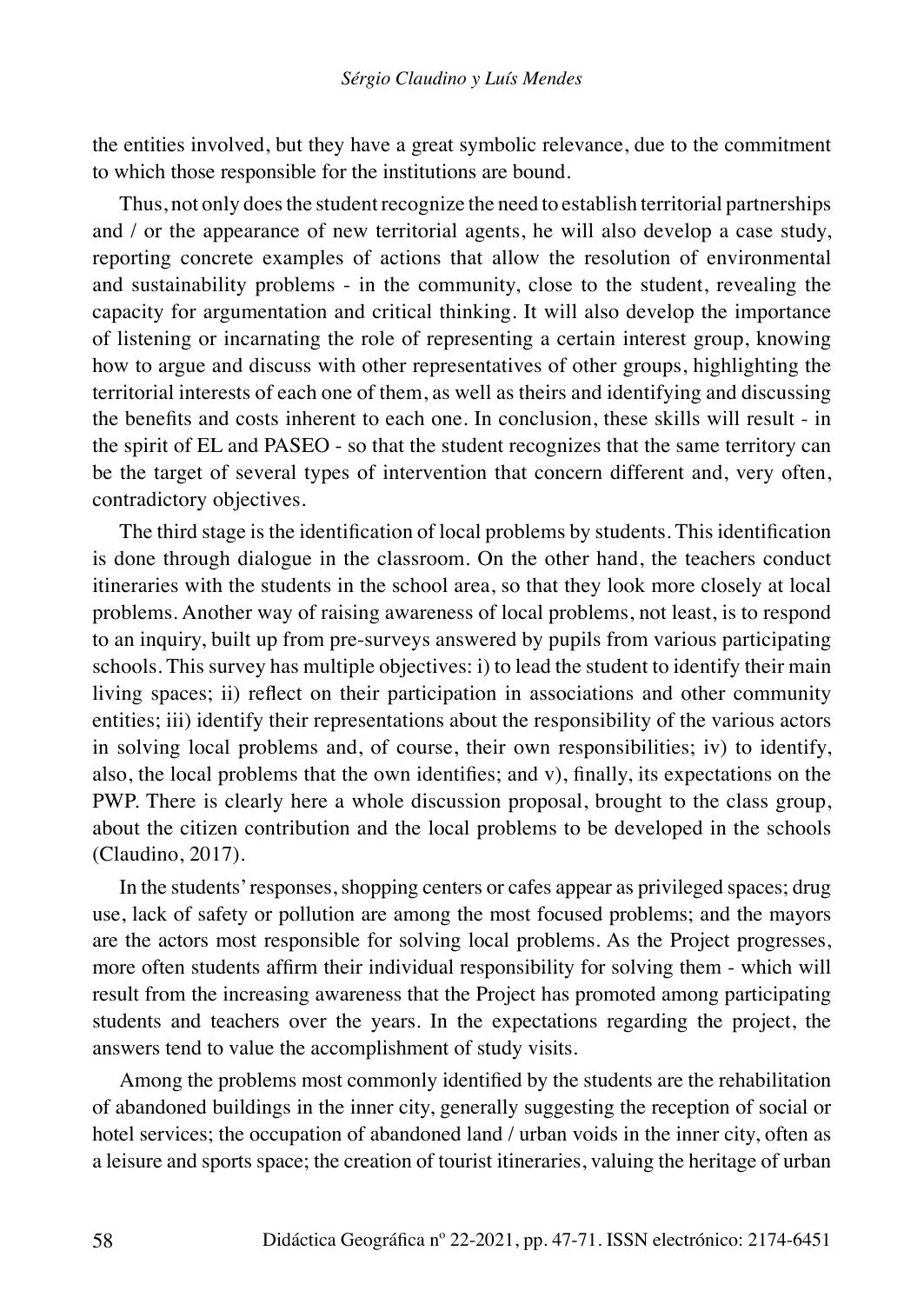centers; the construction of virtual museums on the local architectural and environmental heritage or the improvement of communication routes and public transport. Depending on the characteristics of the students' areas of residence, they tend to value different aspects. Thus, for example, in suburban areas, transport and communications problems are usually valued, just as in tourism areas, the issues of urban quality of life and the valuation of the local environmental and heritage take on great importance. In 2019/20, perhaps following a "Greta Thunberg effect", environmental problems have assumed greater relevance: sustainable mobility, alternative energies, recycling, among others, appear with renewed importance (Claudino, 2020).

Although they are different activities, the formation of groups and the definition of their theme end up happening more or less simultaneously. Typically, they happen by the 2nd month of the Project. Each group has, in general, 4 students, but sometimes this number is higher. As mentioned, a constructivist orientation of learning is adopted, in the sense that students select problems that are significant to them. Thus, students have the freedom to select project themes - from the recovery and reuse of a dilapidated building in the city center to the reformulation of a public transport route, through the construction of a small playground on abandoned land, by the implementation of measures to help combat the local aging of the population or the creation of a youth arts school, just to give examples of some of the projects that have been developed over the years. Often students begin by defining very broad problems. The indications given at the level of the Project are, however, to identify concrete problems in order to avoid the presentation of generic proposals for intervention.

In a fifth stage, the coordination team develops a session with students in schools. One or more members of the coordination team travels to each participating school. In this session: i) the objectives of the Project are recalled, ii) the phases in which it takes place, iii) the network of schools in the country, and iv), also the foreign universities that participate. The discuss centers in the students and teachers about the projects they are developing. In some cases, students make mini-presentations of projects that are already starting. The presence of the member of the coordination team can help to clarify some doubts and also serves to be aware of the doubts and problems that may arise. But the most important part of this session is personal contact, always very important, with students, teachers and the school itself.

A sixth stage includes working sessions on the Municipal Master Plan. Whenever possible, technicians from municipalities meet with students and teachers and share the main concerns of the Municipal Master Plan, which help to frame the problems students are researching. This is also a way of bringing students closer to local power, which has been a very important asset of this contact. When the projects are already started, in some city councils the technicians met with each of the working groups - in a very rich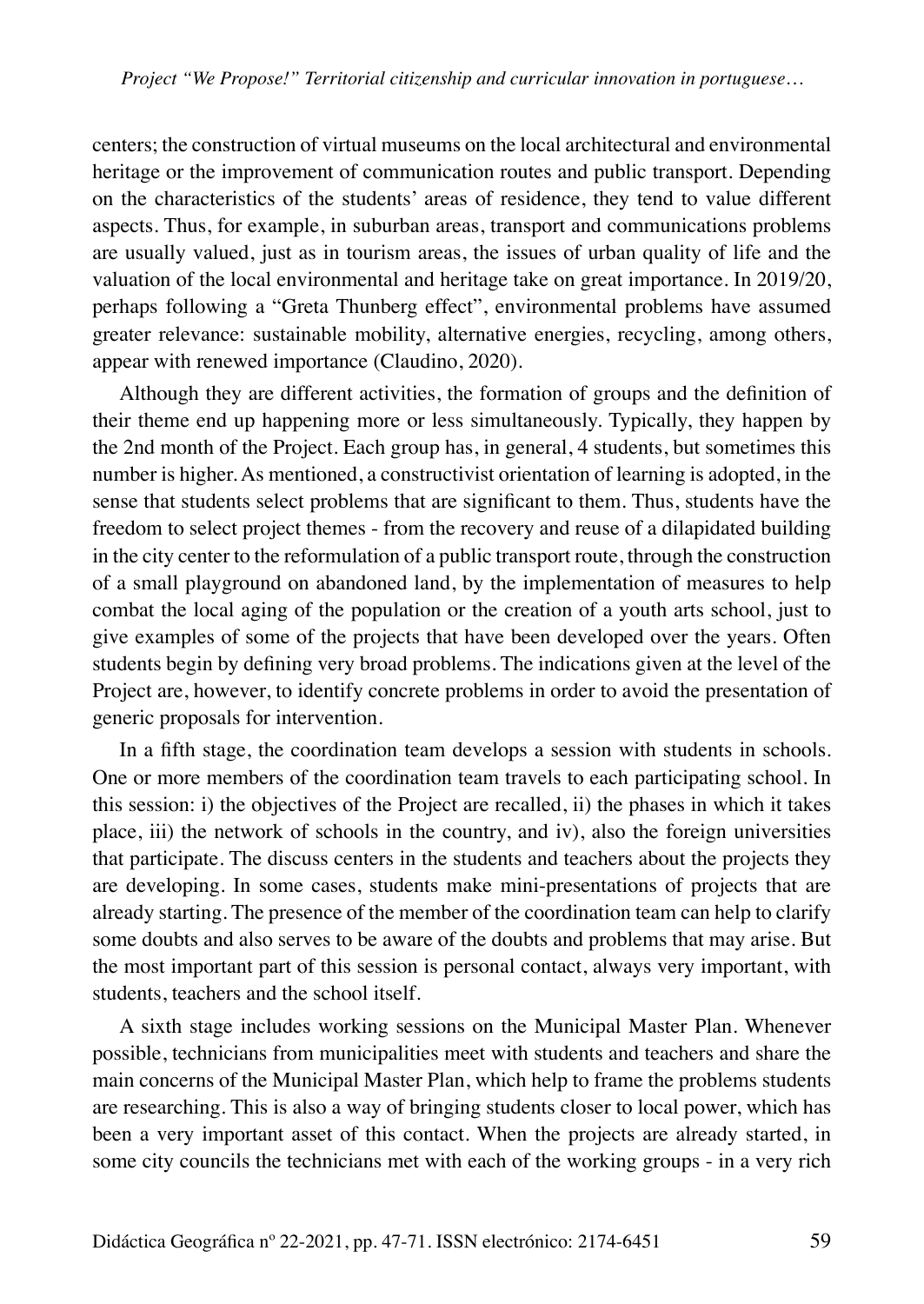experience, surely for the students, but also for the technicians, who thus also, by this way, get to know the sensitivity of young people to local problems.

The core of the PWP lies in the fieldwork and this is the next stage. Students go out in the field, photograph the spaces and urban problems they want to work on and listen to the people in the community, in small surveys or interviews. When students identify a problem, they often construct / propose solutions for it. Their opinions are valued, but they are intended to listen to the public about these problems and their own proposals, emphasizing that the gathering of these views will give more value and credibility to their proposals. Thus, the students carry out photographs, population surveys and interviews with retail operators, mayors or other local actors. The fact that the students approach the population in order to gather their opinion on a problem is also a way of sensitizing the population to the problem.

The elaboration of the proposals by the students, the eighth stage, are presented in two ways: a multimedia resource and a small descriptive memory. The PWP is increasingly invited to take part in scientific meetings, local assemblies in the municipality with elected members from the local government, the events of the schools themselves, such as the end of school year exhibitions. Thus, it has been increasingly requested to prepare posters with the students' proposals.

In February, 5 months after the project begins, there´s a Intermediate self-assessment (ninth stage) when they are already at an advanced stage of the implementation of their group project, the students respond to an online questionnaire, on the website of PWP where they identify the tasks they have already done and those that they have to accomplish, and point out the difficulties they are experiencing. This exercise is worth, above all, as a self-assessment activity, in which the group makes its own assessment of the project's development. Coordination responds to each of these self-assessments, generally praising the work already done and giving, in some cases, suggestions on how to overcome problems identified by students (such as unsuccessful contacts with local authorities) and tasks to be carried out in the future (usually related with the auscultation of the population).

For the dissemination of student proposals all groups participate in the National Seminar, which is held at the University of Lisbon, where they present their proposals in the morning, for which they have 10 minutes, in a room with colleagues from other schools. In the afternoon, the plenary session is held, where academics and administrators take interventions and distribute awards and prizes to the students. The dissemination of proposals extends through schools to youth assemblies and, above all, municipalities, with dissemination in the local media.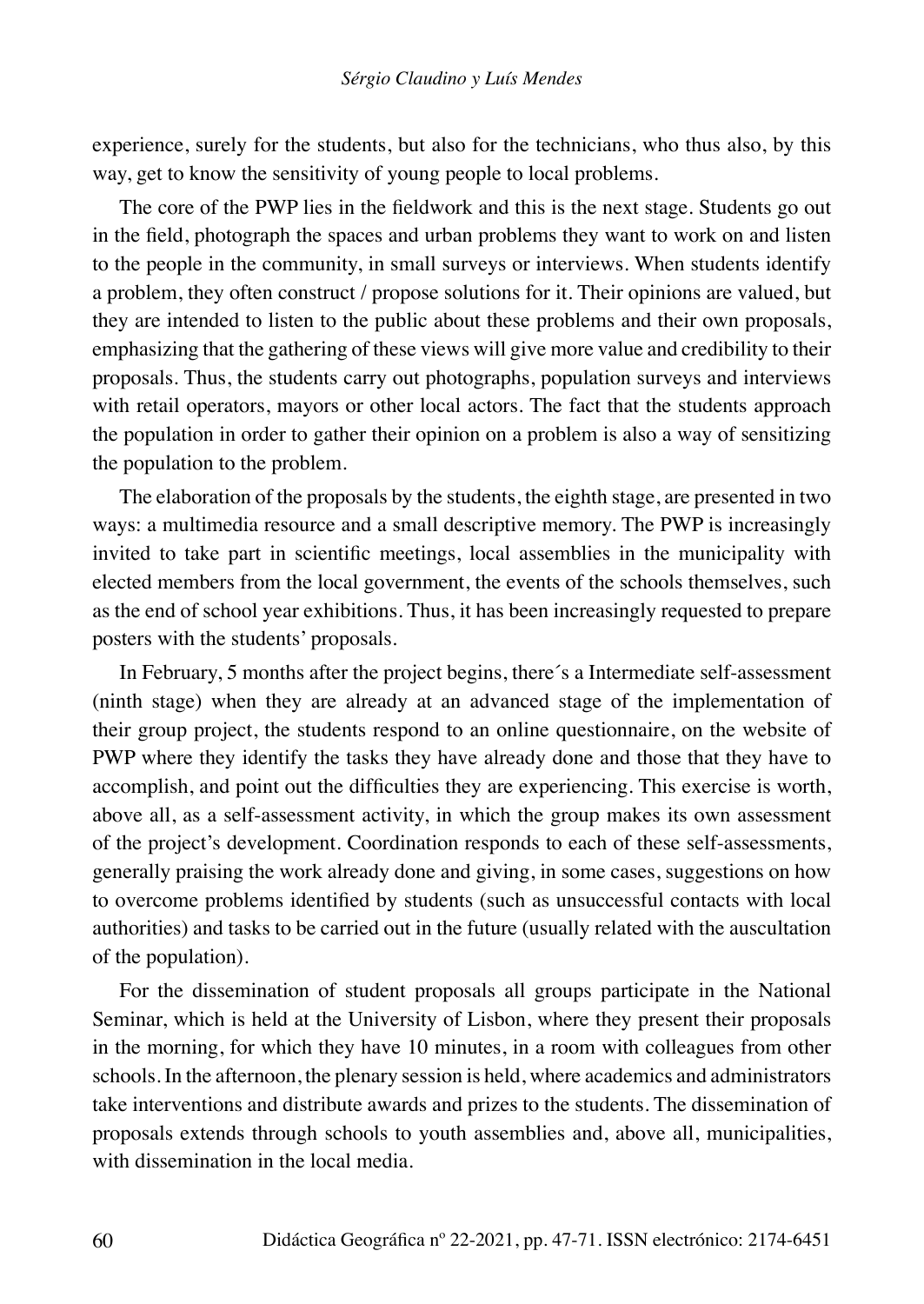In the final Project Evaluation, at the end of the school year, an evaluation survey is launched for students and teachers, with an anonymous response. Pupils complain about their lack of time, in a year in which they have school exams. Sometimes they complain about the lack of collaboration of their local authorities or the people they are addressing and ask for their opinion and refuse to answer. Teachers often complain about the need for greater dissemination of the Project, in an effort they considered must be shared. But the overall balance is unequivocally positive or very positive.

As a preparatory and secondary school teacher, the founder of PWP requested and received support for school activities from outside the school world, as students also expand their networks by meeting and getting to know technicians and professionals working in geographical and spatial planning in the municipalities and other political or civil society institutions. Later, as deputy, he was surprised that in the organs of locality to which he belonged, there were no requests for support for school activities. Perhaps this was the main reason why the PWP always presented the objective of mobilizing the municipalities for the realization of the Project.

This mobilization has several objectives. The first way is to hold a session in which councilors or municipal technicians discuss with the students the Municipal Master Plan, identifying the major concerns and the broad guidelines for the development of the municipality. Of course, this is also a way of putting young people in dialogue with the municipality. Then, there is the direct support on what and how to read technical reports and other municipal documents: to provide the plan of a square, to indicate the projects of the municipality for a concrete problem ... Naturally, this work along the Project with the students has, admittedly, another objective: to mobilize / interest the municipalities to the work developed by the students, that is, to raise awareness of their proposals. Finally, it is intended that local authorities implement, whenever possible, the students' proposals. In the formalization of relations between the University /IGOT and schools protocols have been signed, which are extended to local authorities whenever possible. The protocols are generic documents, in which these entities reaffirm their purpose of reciprocal cooperation, without concrete obligations being established, from the outset by the local authorities. Also because of the voluntarist character of the cooperation of the municipality with the School, within the scope of the Project, this relation is different from institution to institution. In general, it can be said that their collaboration exceeded what was initially expected. In some cases, it was even municipal technicians challenging their schools to participate in the PWP, for the contribution they could make. At the opposite end, we have municipalities that did not give any feedback. However, in 2019 the International Network of Municipalities Nós Propomos! was created, based on the collaboration between the Cascais City Council (a suburban municipality in the Lisbon´s Great Metropolitan Area) and IGOT-ULisboa, which represents a milestone in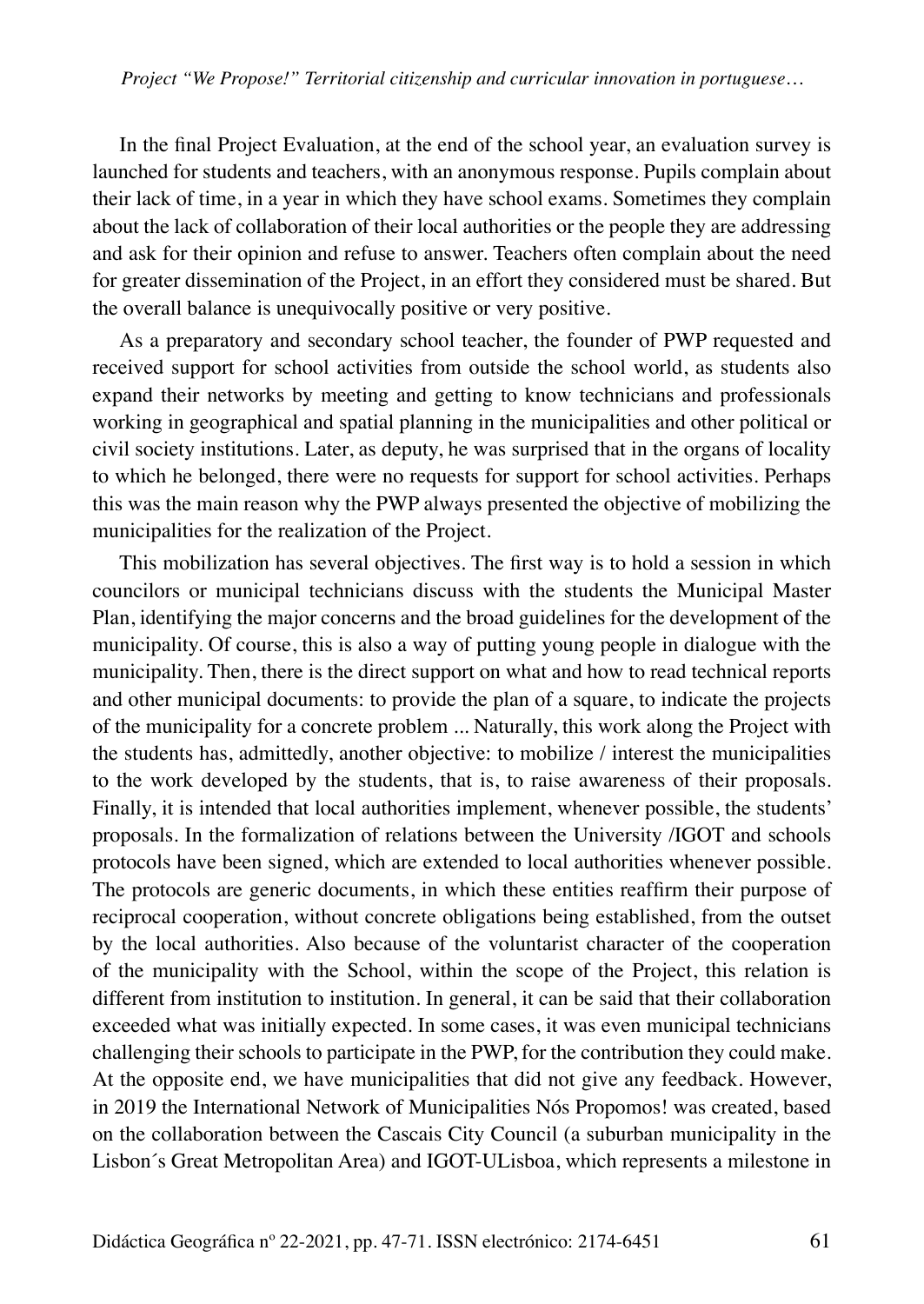the dynamization of the participation of municipalities in this project with an international dimension.

As repeated throughout the Project, it values the participation of each student, each group of students, each school, in an effort to contribute to more sustainable communities. However, stimulating the quality of student participation, since its foundation, competitions for the best projects at national level have been held. In 2017/18, this national competition was interrupted, as the dispute between students / schools is not an objective, but was resumed in 2019/20, due to requests from students and teachers. Alongside a national competition for student projects, since 2014/15 thematic contests have been held for photography (the first to be implemented), video, text, drawing and advertising spot (this one since 2018/19). With them, it is intended to value resources that students build (who go out on the street, photograph, make videos, write about their experiences) and encourage the participation of students with different skills. These contests have an increasingly central place in the Project and, through them, younger people bring very clear messages about the problems they identify (Figure 1).



Figure 1. Is this our future? (Nacional Photography Contest 2019/20)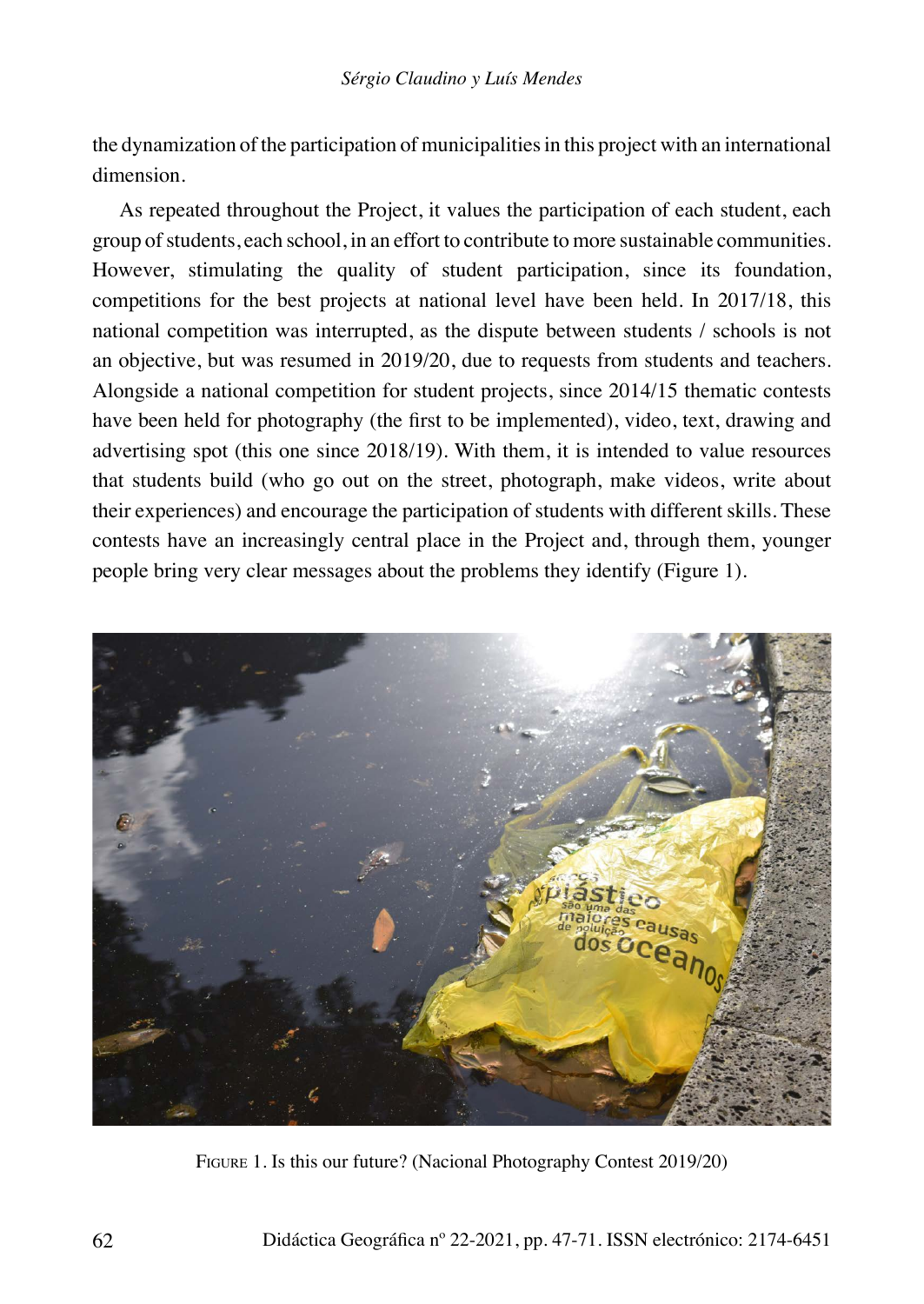In 2020, with the suspension of presential classes due to the COVID-19, the finalization of the PWP was discussed, having canceled the National Seminar (with 2200 participants). However, the Project was continued and more than 300 local intervention projects were completed for students from 43 schools from the 62 initially participating. Participation in the Project was affected by the pandemic, but it was extraordinary in the circumstances in which it occurred and demonstrates a remarkable resilience of the PWP.

With regard to the hundreds of proposals made by the students in each year (about 2000, since 2011/12), few are implemented. However, they have a greater practical impact on what is apparently social recognized. In fact, when they come to the streets to raise questions about a particular problem, young people put this problem to the discussion in the community and then draws the attention of local politicians, with the force of the emergence of partisan youth. Gradually, the problems identified by the young people themselves are resolved, even if the local authorities do not assume that they do so more or less directly, as a consequence of the proposals of the young people themselves.

The experience of implementing the Project in Portugal demonstrates the direct but perhaps above all indirect influence of the PWP decision-makers on the territory. But it also shows how important it is to have a close relationship between the school and the university, often mediated by the university, so that students' proposals are actually implemented and that they can improve their territorial citizenship, when City Hall or Local experts provide meaningful content on real world applications of the young students proposals. This partnership with local spatial planning agents develop in students the ability to collect, treat and interpret geographic information and mobilize it, from reliable and safe sources, in building answers to the studied problems.

The Success of the PWP led him, from the outset, to expand in Portugal, being present throughout the country. However, the more interior and peripheral areas have less adherence to the Project, meaning that schools in more rural areas tend to be less dynamic. But in the meantime, it jumped boundaries. In Spain, the Project has spread since 2016/17 and it was promoted by the University of Castilla-La Mancha and the University of Valencia (Figure 2).

Before, the Project had already expanded to Brazil (2014), where it is spread all over the country. In 2016/17, it started to operate in Mozambique and is in the startup phase in Colombia, Peru and Mexico. It has thus become more international in an Ibero-American perspective. This internationalization will be due, in part, to the methodological flexibility of the Project, which defines some fundamental phases of execution but essentially gives great autonomy to schools. But it means, indisputably, that there is a great potential for dialogue between the school and the community through geographic education (Claudino, 2018).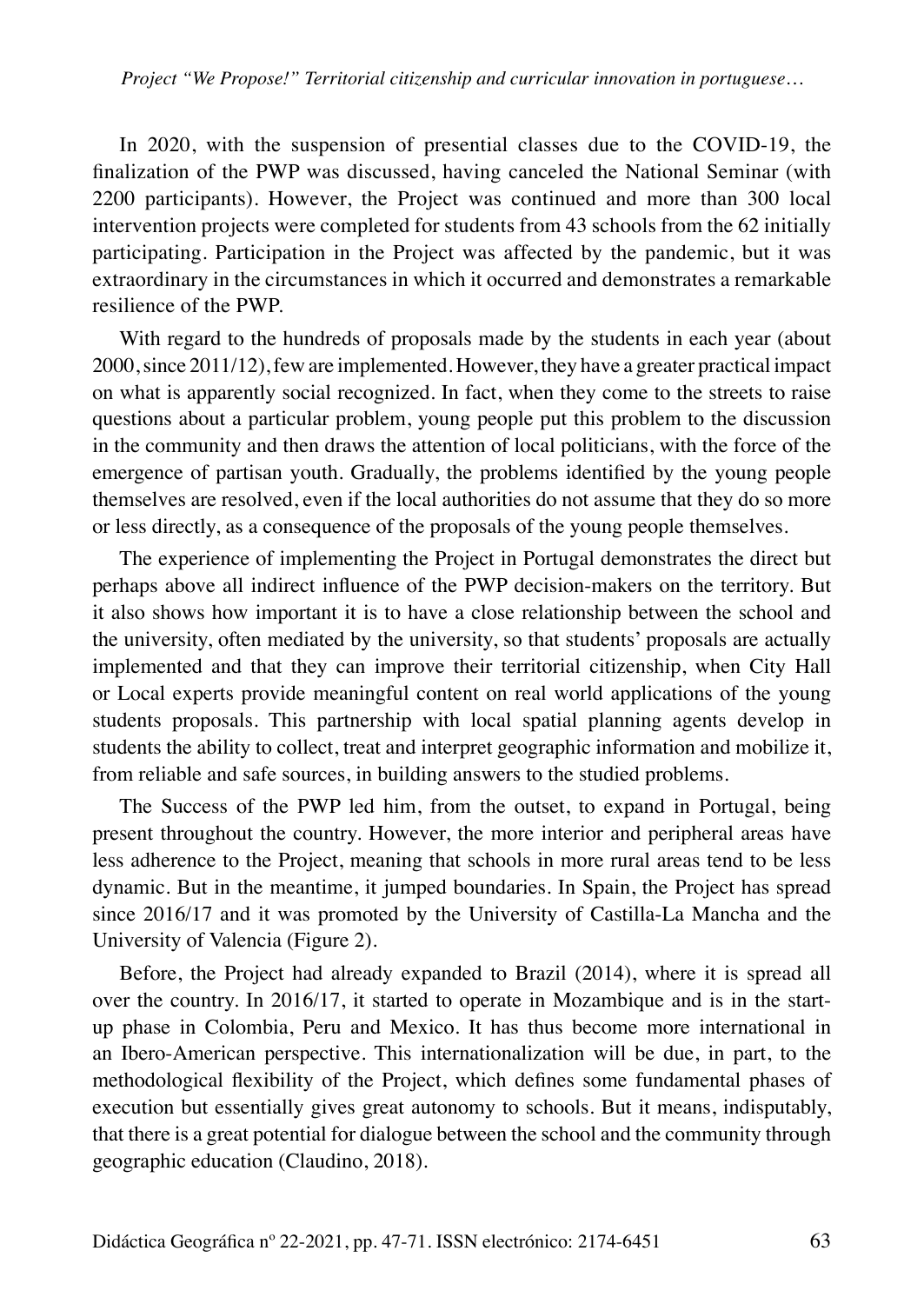

Figure 2. Associated Portuguese schools and universities to the Project We Propose!

#### **5. FINAL CONSIDERATIONS**

By tradition, geographical education uses the conceptual and instrumental dimensions of knowledge to provide students with opportunities to develop geographic competences, and to that extent, geography plays a formative role in development and training for citizenship. Geography in primary, basic and secondary education unequivocally dominates the didactic transposition of basic knowledge related not only to the relative and absolute location, territorial dimension, population and resources of the countries and continents of the World, with the location and distribution of geographical facts, but mainly focused on the identification and resolution of social and territorial problems, in the awareness that they are part of the essential competences of active and intervening citizens in the contemporary world.

Studying Geography is understanding the processes that engender human life in space and time. It is to have an idea of the ideological and political position that is assumed, thinking the relations that are established with the others, with the knowledge,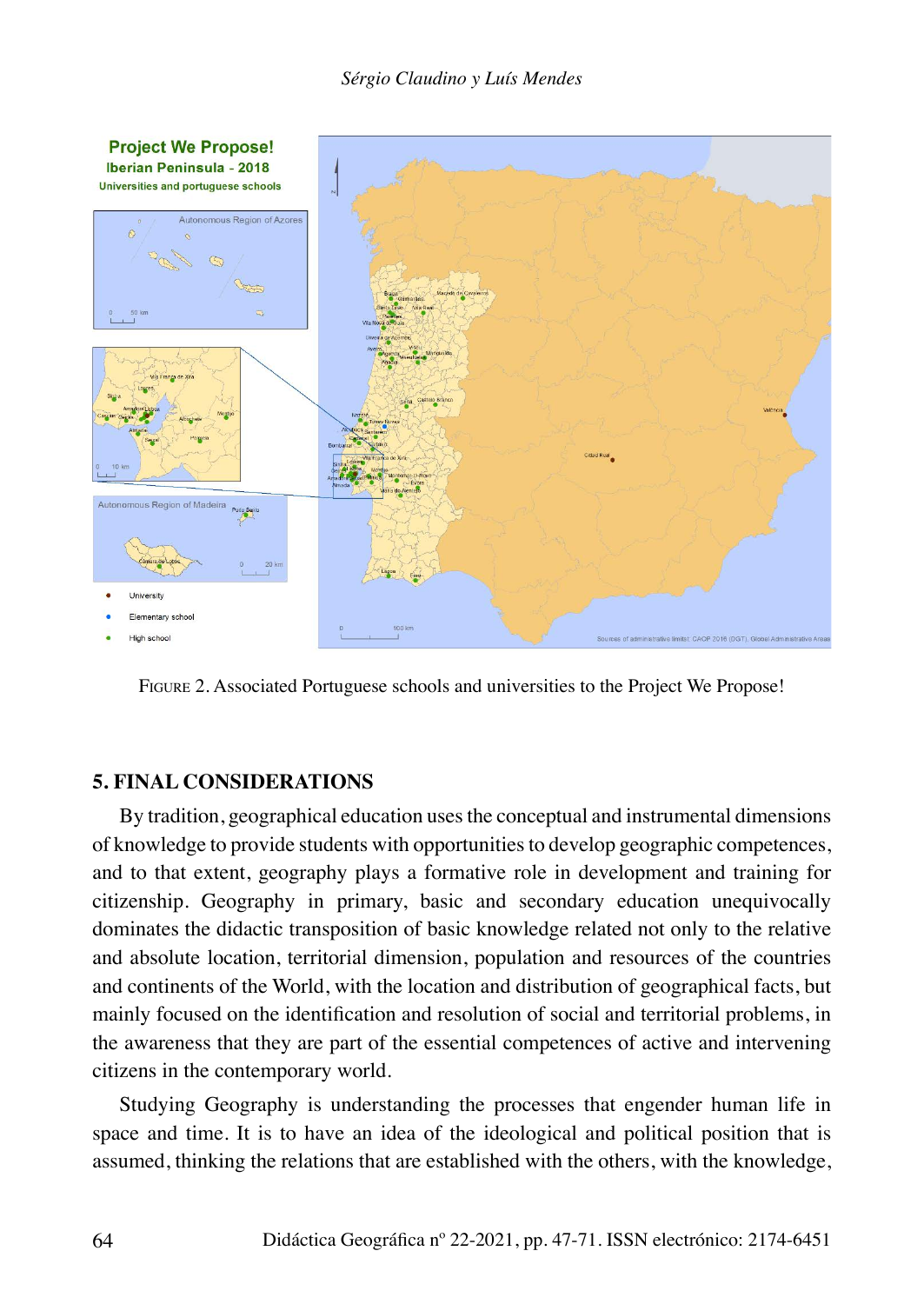with the objects. Concerning the study of the city and city life, especially, it is a question of understanding the ideals implicit in the way of its social and spatial organization and of learning about the possible ways of intervening and transforming it. This is what territorial citizenship is all about.

This fact is fundamental to educate citizens, to form, from the concrete reality of urban life, within the scope of permanent values in society, aiming to foster a creative spirit and interested in solving the territorial problems at multiple scales, typical of what is intended to increase when we refer to the School Geography as an instigator of a geographic (multiscalar) reasoning, which can start from the organization of life in the student community. This can only be achieved through the adoption not only of a project methodology, but also, and above all, of a "critical pedagogy of the problem" that gives voice to the students, involving them in processes of reflection and discovery, which are significant, in principle, more success guarantee in the recognition of true learning and the need for transformative intervention in the surroundings at multiple scales. The PWP has proved to be a fundamental instrument in the dynamization of this constructivist and sociocritical spirit in Portuguese schools through the mobilization of case studies.

Students are faced with open problems in their community, which are of interest and motivation, to try to solve. Leading students to develop the ability to solve problems autonomously is a great skill that is developed through PWP and that also meet the great EL and PASEO. Students ask and analyze questions to investigate, distinguishing what is known from the that you want to discover. Define and implement appropriate strategies to investigate and answer the initial questions. They critically analyze the conclusions they reach, reformulating, if necessary, the strategies adopted. Students generalize the conclusions of a research, creating models and products for represent hypothetical or real-life situations. They test the consistency of the models, analyzing different references and conditions.

The PWP experience shows that students not only demonstrate the ability to identify problematic situations related to the nearby geographic space and to participate, through the search and presentation of grounded solutions, in solving spatial problems in their community; how they also learn to investigate environmental and social problems, anchored on geographically relevant issues (what, where, how, why and for what); to collect, treat and interpret geographic information and mobilize it in the construction of answers to the studied problems. Finally, they demonstrate the application of geographic knowledge, spatial thinking and methodologies of studying the territory, in a creative way, in teamwork, to argue, communicate and intervene in real problems, at different scales, starting from the community.

According to the constructivist perspective, and the evidence of ten years of application of PWP in hundreds of schools, the construction of meaning, whether from a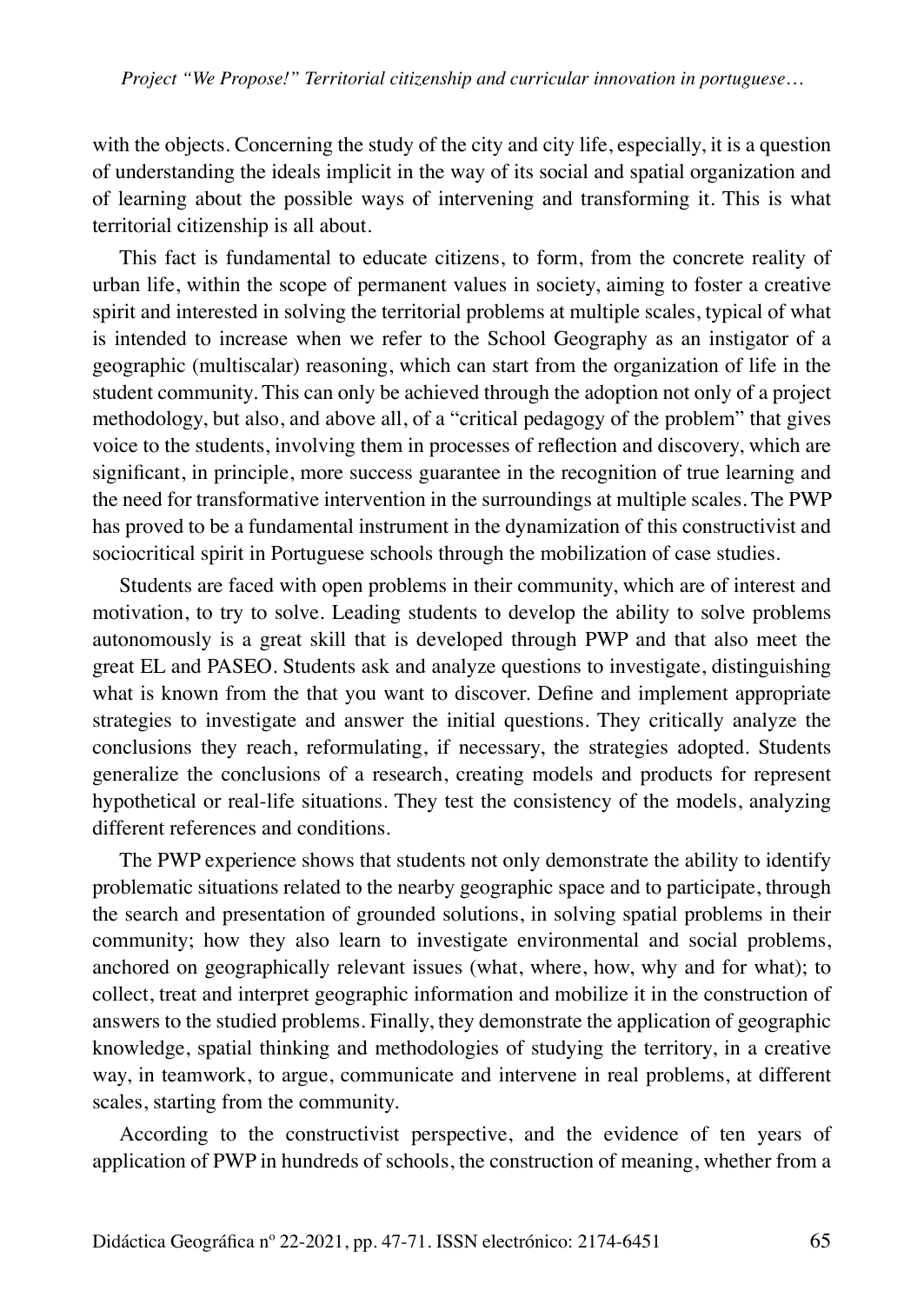text, a given document, a dialogue, or any other type of direct experience; always implies an active process of internal formulation of hypotheses and testing in order to contrast them. If the proposed solution is rejected and the situation considered to be meaningless, it intends to proceed with new hypotheses. Given that knowledge is never dealt with in an isolated way, but rather by forming systems that are coherent with each other, learning does not suppose a simple modification of an isolated concept, but rather a restructuring of the previous conceptual schema by a different one. Learning should focus on solving real problems; the traditional teaching of concepts may not be productive, since the student may retain protoconcepts or prejudices, giving rise to an incomplete knowledge. In the latter case, students are particularly concerned with memorizing definitions of concepts, even if they often do not perceive their meaning.

Thus, concepts must be learned in a continuous process of re-design, re-elaboration and deepening of the known, being subject to a permanent reconstruction, in a spirit of discovery and investigation. A geography that problematizes the real implies knowing how to think space and putting key questions so as not only to know it, but also to discuss it, to think it, to understand it, precondition for enlightened citizen intervention. This is the main goal of PWP.

But we also have seen how the PWP challenges the traditional methodologies of the classical transmissive school and calls for the development of a more critical, constructivist, geographical education, where students can identify local problems that are relevant to them, carry out fieldwork on them, and present proposals for community intervention so they can solve or mitigate them. The PWP responds to the challenge advanced by the new curricular reform in Portugal of the "Essential Learning". Leveraged by a fruitful relationship between the school and the City Council, PWP provides scholastic work that develops critical spatial thinking skills and values of territorial citizenship. It fulfills the exercise of active citizenship, democratic participation, in intercultural contexts of sharing and collaboration and confrontation of ideas on current issues. Encourages students to develop research, evaluation, reflection, critical and autonomous information mobilization skills in order to solve problems and strengthen their self-esteem and wellbeing. Adopts different forms of school work organization specially collaborative ones, namely through the establishment of educational teams that make it possible to make the teaching work profitable and center it in the students. Invests in the dynamization of the project work and in the development of communication and expression experiences in oral, written, visual and multimodal modalities, valuing the role of students as authors, providing them with meaningful learning situations. Reinforces the learning evaluation dynamics by focusing on the diversity of instruments that allow a greater knowledge of the effectiveness of the work performed and a follow-up to the first sign of difficulty in the students' learning (Claudino, 2014b, 2015, 2017, 2018).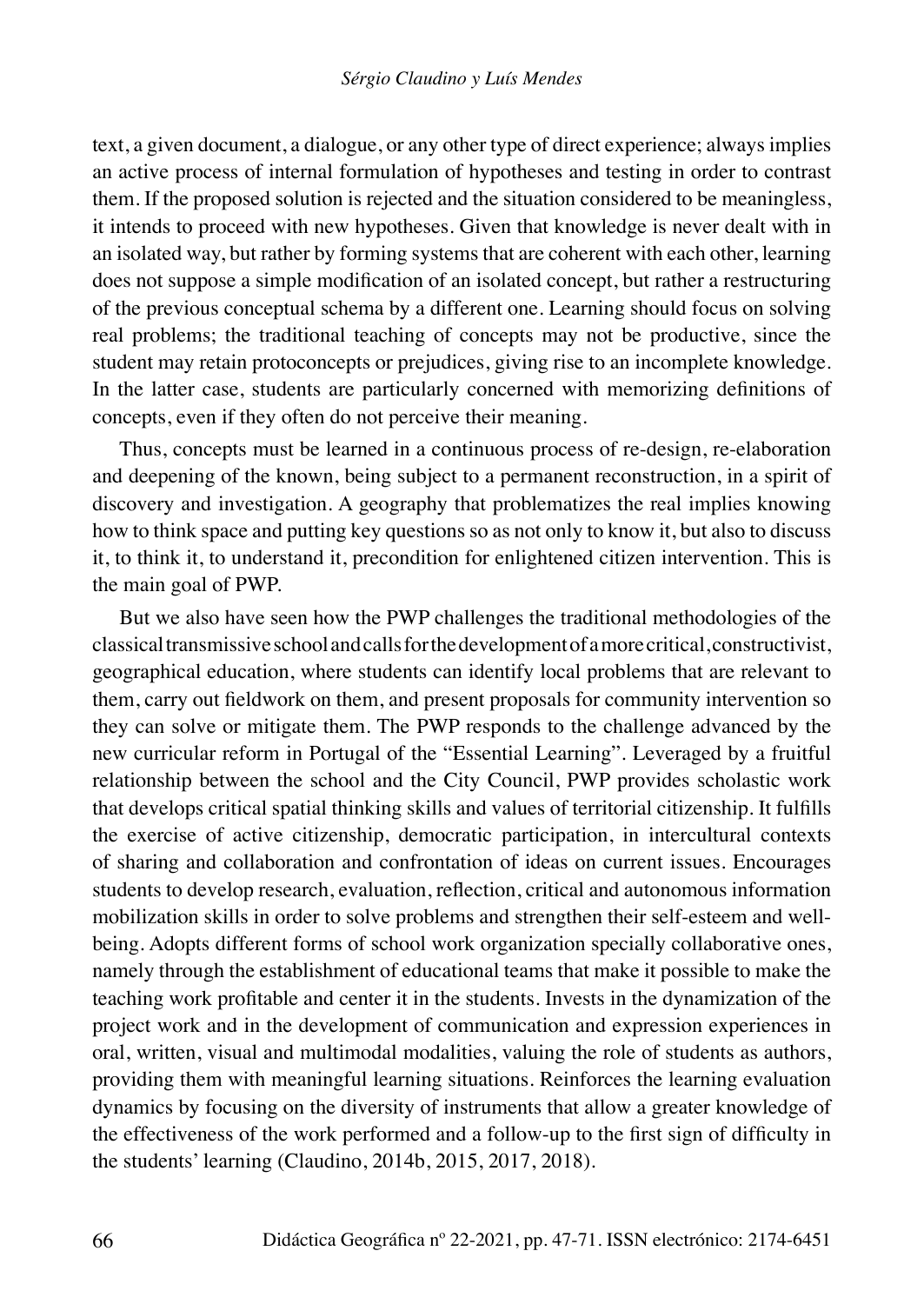PWP philosophy demonstrates that in periods of uncertainty about the future, where a myriad of new opportunities for human development are envisioned, it is necessary to develop in students the skills that allow them to question established knowledge, to integrate emerging knowledge, to communicate efficiently and to solve complex territorial problems. Driven by these challenges and corresponding to this need, after a wide national debate involving teachers, academics, families, social partners and students, the PASEO is created, which establishes the matrix of principles, values and areas of curriculum development.

An inclusive school, which promotes better learning for all students and the operationalization of the profile of competences that it is intended to develop for the exercise of active and informed citizenship throughout life, means that schools are given autonomy for a curricular development appropriate to specific contexts and the needs of their students. PWP shows that the achievement of meaningful learning and the development of more complex competences presuppose time for consolidation and integrated knowledge management, valuing disciplinary knowledge, as well as interdisciplinary work, diversification of evaluation procedures and instruments, promotion of research capacities, relationship, analysis, mastery of exposition techniques and argumentation, the ability to work cooperatively and with autonomy.

Given that there are schools that have succeeded in counteracting the main predictors of failure, adopting solutions appropriate to the contexts and the specific needs of their students, it is fundamental that the curriculum be considered as an instrument that schools can manage and develop locally so that all students reach the competences foreseen in the in the already mentioned PASEO. For this, it is considered fundamental that the main decisions at curricular and pedagogical level be taken by schools and teachers. And geographical education has something to say about this.

#### **REFERENCES**

- Alexandre, F., Miranda, B. & Malheiro Ferreira, M. (2015). As metas curriculares de geografia para o 3º ciclo do ensino básico: um exemplo de regressão epistemológica na educação geográfica. *Apogeo, 46/47*, 67-86.
- Alves, M. L., Brazão, M. & Martins, O. S. (2001). *Programa de Geografia A*. Lisboa: Ministério da Educação.
- Benejam, P. (1992). La didàctica de la geografia des de la perspectiva construtivista. *Documents d'Anàlisi Geogràphicà, 21*, 35-52.
- Benejam, P. (1996). La didática de la geografia en el contexto del pensamiento de finales del siglo XX. La influencia del postmodernismo. *IBER Didactica de las Ciencias Sociales, Geografia e Historia, 9*, 7-14.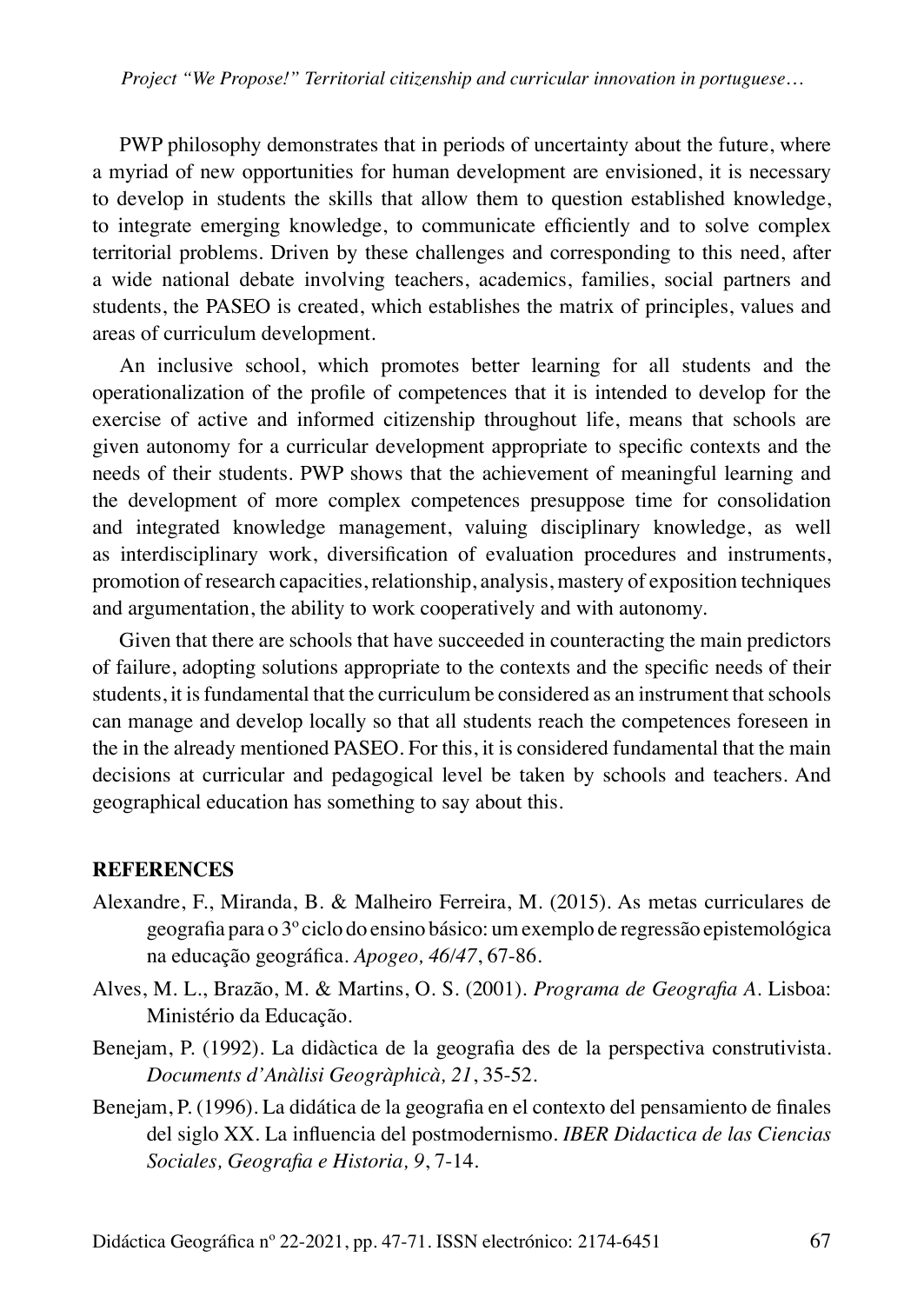- Brooks, C., Butt, G. & Fargher, M. (2017). *The Power of Geographical Thinking.* London: Springer, IGU-UGI.
- Cachinho, H. & Reis, J. (1991). Geografia escolar: (re)pensar e (re)agir. *Finisterra, 26*(52), 429-443.
- Cachinho, H. (2002). Geografia escolar: orientação teórica e praxis didática. *Inforgeo, 15*, 69-90.
- Cachinho, H. (2012). Criando experiências de aprendizagem significativas: do potencial da aprendizagem baseada em problemas. *El Hombre y la Máquina, 40*, 58-67.
- Cachinho, H. (2017). Criar asas: dos desafios da formação de professores de geografia na pós-modernidade. *Revista de Educação Geográfica, 1*, 9-19.
- Câmara, A. C., Ferreira, C. C., Silva, L. U., Alves, M. L. & Brazão, M. M. (2001). *Geografia. Orientações Curriculares. 3º Ciclo*. Lisboa: Ministério da Educação.
- Cavalcanti, L. (1998). *Geografia, Escola e Construção de Conhecimentos*. São Paulo: Papirus.
- Cavalcanti, L. (2008). *A Geografia Escolar e a Cidade: Ensaios sobre o Ensino de Geografia para a Vida Urbana Cotidiana.* São Paulo: Papirus.
- Cavalcanti, L. (2012). *O Ensino de Geografia na Escola.* São Paulo: Papirus.
- Claudino, S. (2005). La nueva formación inicial de profesores de geografia en Portugal: preocupaciones y desafios. *Didáctica Geográfica, 7*, 67-86.
- Claudino, S. (2014a). Escola, educação geográfica e cidadania territorial. In *XIII Coloquio Internacional de Geocrítica, El control del espacio y los espacios de control*, Barcelona, 5-10 May 2014, Retrieved from [http://www.ub.edu/geocrit/](http://www.ub.edu/geocrit/coloquio2014/Sergio%20Claudino.pdf) [coloquio2014/Sergio%20Claudino.pdf](http://www.ub.edu/geocrit/coloquio2014/Sergio%20Claudino.pdf)
- Claudino, S. (2014b). Escola, Educação Geográfica e Cidadania Territorial. *Scripta Nova*, *XI*(496). Retrieved from [http://www.ub.edu/geocrit//sn/sn-496/496-09.pdf](http://www.ub.edu/geocrit/sn/sn-496/496-09.pdf)
- Claudino, S. (2015). Projeto Nós Propomos!: tentar mudar a educação em pequenos passos. In R. Sebastiá Alcaraz, & E. M. Tonda Monllor (eds), *Investigar para Innovar en la Enseñanza de la Geografia (*pp.663-670). Alicante: Grupo de Didáctica de la Geografía, Associación de Geógrafos Españoles, CEE Limencopt.
- Claudino, S. (2017). The Project We propose! Young people discussing and building the territory. In L. Oosterbeek, B. Werlen, & L. Caron (eds), *Sustainability and Sociocultural Matrices. Transdisciplinary Contributions for Cultural Integrated Landscape Management* (pp.175-189). Mação: Apheleia, Erasmus+, Instituto Terra e Memória, Instituto Politécnico de Tomar.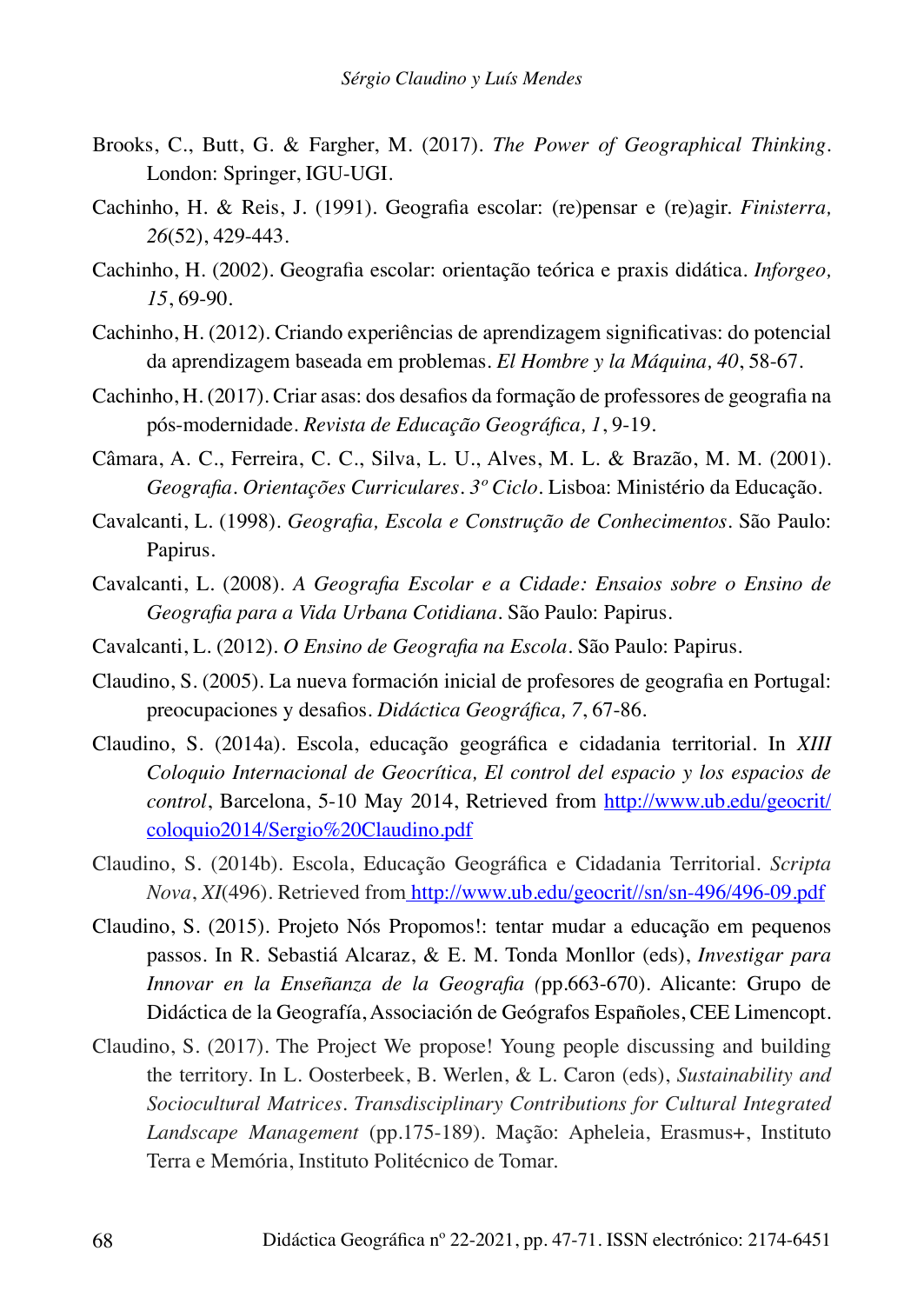- Claudino, S. (2018). Educação geográfica, trabalho de campo e cidadania. O Projeto Nós Propomos! In F. Veiga (eds), *O Ensino na Escola de Hoje. Teoria, Investigação e Aplicação* (pp.265-303). Lisboa: CLIMEPSI Editores.
- Claudino, S. (2019). Project We Propose! Building Territorial Citizenship from School. In J. A. Pineda-Alfonso, N. Alba-Fernandez, & E. Navarro-Medina (eds), *Handbook of Research on Education for Participative Citizenship and Global Prosperity*  (pp.350-382). Hershey: IGI Global.
- Claudino S (2020) Projeto Nós Propomos!: uma escola comprometida com a comunidade. In *Associação Portuguesa de Educação Ambiental*. Retrieved from [https://aspea.](https://aspea.org/index.php/pt/noticias/523-projeto-nos-propomos-uma-escola-comprometida-com-a-comunidade) [org/index.php/pt/noticias/523-projeto-nos-propomos-uma-escola-comprometida](https://aspea.org/index.php/pt/noticias/523-projeto-nos-propomos-uma-escola-comprometida-com-a-comunidade)[com-a-comunidade](https://aspea.org/index.php/pt/noticias/523-projeto-nos-propomos-uma-escola-comprometida-com-a-comunidade)
- Demirci, A., González, R. & Bednarz, S. (2018). *Geography Education for Global Understanding.* London: Springer, IGU-UGI.
- DGE (2017). *Perfil dos Alunos à Saída da Escolaridade Obrigatória*. Lisboa: Ministério da Educação/Direção-Geral de Educação.
- Esteves, H. (2010). *Os Percursos da Cidadania na Geografia Escolar Portuguesa*. PhD final thesis. Lisboa: Instituto de Geografia e Ordenamento do Território da Universidade de Lisboa.
- González, R. M. & Donert, K. (2014) (eds). *Innovative Learning Geography in Europe: New Challenges for the 21st Century*. Newcastle upon Tyne: Cambridge Scholars Publishing.
- Harvey, D. (1973). *Social Justice and the City.* Athens: University of Georgia Press.
- Hugonie, G. (1989). Enseigner la géographie actuelle dans les lycées. *L' Espace Geógraphique, 18*(2), 129-133.
- Hugonie, G. (1992). *Pratiquer la géographie au collège*. Paris : Armand Colin.
- Hugonie, G. (1997). Les élèves de collège et de lycée et la notion de milieu. *Bulletin de l'Association de Geographes Français, 74*(3), 282-288.
- IGU-CGE (2015). *International Declaration on Research in Geography Education.*  Moscow: International Geographical Union Commission on Geographical Education.
- Lacoste, Y. (2003). *Dicionário de Geografia. Da Geopolítica às Paisagens*. Lisboa: Teorema.
- Lambert, D. (2011). Reframing school geography: A capability approach. In G. Butt (eds), *Geography, Education and the Future* (pp.127-140). London: Continuum.
- Lambert, D. & Balderstone, D. (2000). *Learning to Teach Geography in the Secondary School. A Companion to School Experience*. London: Routledge Falmer.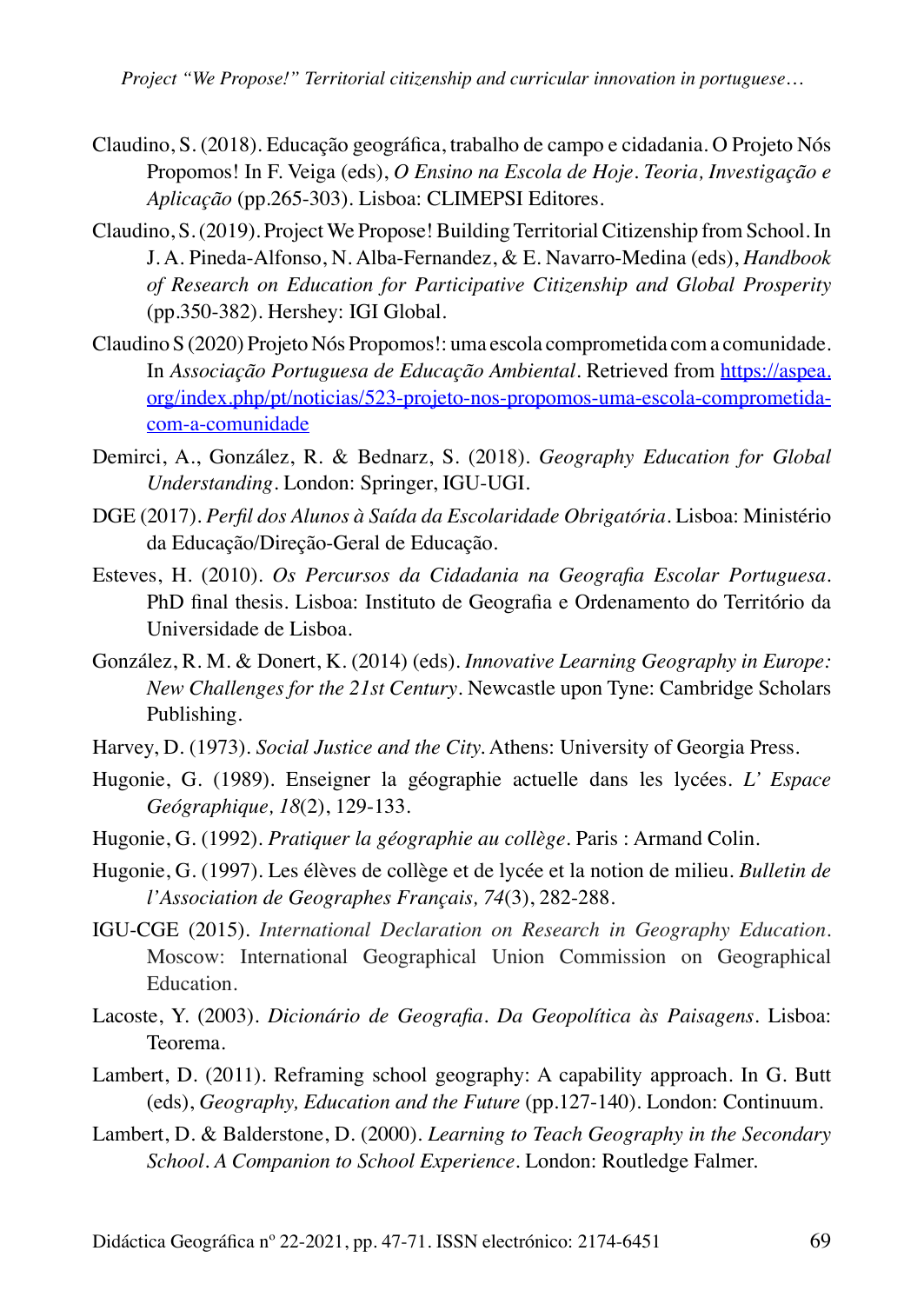- Lambert, D. & Machon, P. (2001). *Citizenship through Secondary Geography*. London: Routledge Falmer.
- Lambert, D., Solem, M. & Tani, S. (2015). Achieving human potential through geography education: A capabilities approach to curriculum making in schools. *Annals of the Association of American Geographers, 105*, 723–735.
- Martins, F. (2017). A "new" (re)interpretation of the school geography curriculum in Portugal. In *CGE Lisbon Symposium Integrating Knowledge and Understanding in Geography Education*, Lisboa, 25-28 October 2017.
- Mérenne-Schoumaker, B. (1985). Savoir Penser l'Espace. Pour un Renouveau Conceptuel et Méthodologique de l'Enseinement de la Géographie dans le Secondaire. *L' Information Geógraphique, 49*, 151-160.
- Mérenne-Schoumaker, B. (1999). *Didáctica da Geografia.* Porto: Edições Asa.
- Mérenne-Schoumaker, B. (2015). Former ses élèves à l'abstraction en géographie. *Didáctica Geográfica, 16*, 25-43.
- Pinchemel, P. (1982). The aims and values of geographical education. In N. Graves (eds), *New Unesco Source Book for Geography Teaching*. Paris: Longman. The Unesco Press.
- Soja, E. (2010). *Seeking Spatial Justice*. Minneapolis: University of Minnesota Press.
- Solari, O., Solem, M. & Boehm, R. (2017). *Learning Progressions in Geography Education: International Perspectives.* London: Springer, IGU-UGI.
- Solem, M., Lambert, D. & Tani, S. (2013). Geocapabilities: Toward an international framework for researching the purposes and values of geography education. *RIGEO: Review of International Geographical Education Online, 3*, 214–229.
- Sousa, I. (2017). *O Estudo de Caso em Geografia e o Desenvolvimento de Competências gerais e específicas*. Master's thesis. Lisboa: Instituto de Geografia e Ordenamento do Território da Universidade de Lisboa.
- Souto González, X. (1998). *Didáctica de la Geografia. Problemas Sociales y Conocimiento del Medio*. Barcelona: Ediciones del Serbal.
- Souto González, X. (2002). A didáctica da geografia: dúvidas, certezas e compromisso social dos professores. *Inforgeo, 15*, 21-42.
- Souto González, X. (2016). La investigación cualitativa y la innovación didáctica en geografía. El trabajo cualitativo como recurso didáctico en geografía. In L. Alanis Falantes, L. Almuedo Palma, G. de Oliveira Neves, R. Iglesias Pascual, & B. Pedregal Mateos (eds), *Nativos digitales y geografía en el siglo XXI: Educación geográfica y sistemas de aprendizaje.* Alicante: Grupo de didáctica de la Geografía